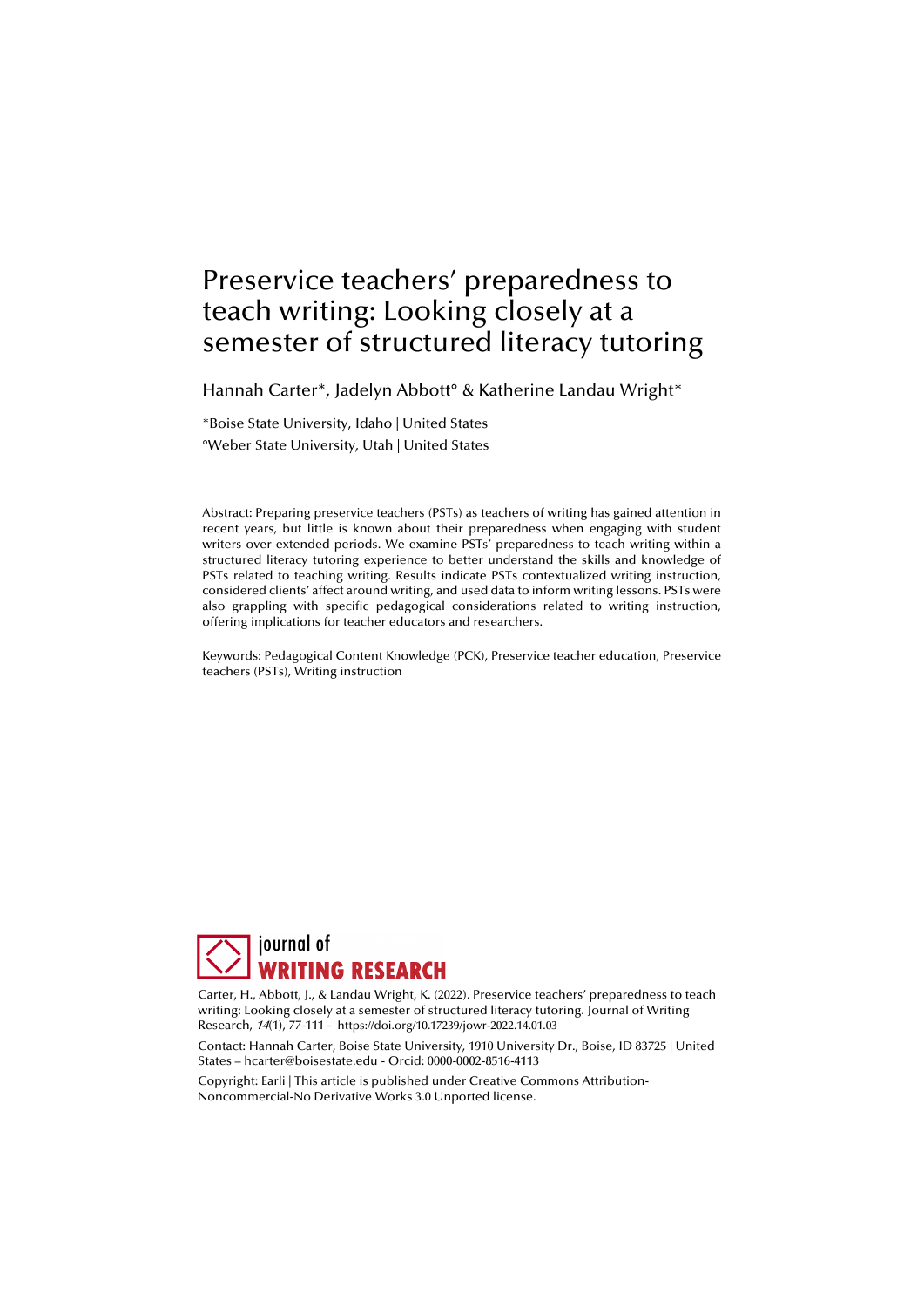CARTER ET AL. ▪ PRESERVICE TEACHERS' WRITING PREPAREDNESS | 78

## **1. Introduction**

Novice and veteran teachers alike suggest that writing instruction is challenging (Brindle et al., 2016; Gilbert & Graham, 2010; Myers et al., 2016). Efforts to support teachers with writing instruction across the globe include professional learning initiatives and refinements to teacher preparation programs (TPPs). The National Writing Project is one well-known U. S. organization with sustained involvement in providing quality learning experiences for teachers (National Writing Project & Nagin, 2003). While this and similar initiatives in different countries (e.g., Dix & Cawkwell, 2011) have shown positive impacts on teacher practice and student outcomes, TPPs are, arguably, the primary source of teacher preparation for writing. Over the last 25 years, teacher education in various countries, such as Ethiopia, has undergone reform to improve instructional approaches to teaching reading and writing (Barnes et al., 2018). Teacher educators in countries like Portugal and Norway have included mentoring in practicums to support PSTs with writing (Nilssen & Solheim, 2015; Pereira, 2014).

In the U.S. specifically, a recent national survey of literacy teacher educators called for greater attention to writing in TPPs; results indicated that universities rarely offer standalone writing instruction courses, requiring instructors to include writing instruction in their reading courses (Myers et al., 2016). Further, the importance of writing within and beyond K-12 classrooms is widely accepted; however, prior research highlights both in-service and pre-service teachers' (PSTs) lack of preparation for teaching writing (Cutler & Graham, 2008; Grisham & Wolsey, 2011). Writing and writing instruction have been studied for decades, and concerns about students' writing proficiency persist (Roberts et al., 2017). The stagnation of writing achievement in the U.S. has led to shifts in policy. For example, the Common Core State Standards (CCSS) refocused attention on writing across grade levels and content areas, increasing the writing expectations for students, and, therefore, teachers. TPPs are tasked with fostering PSTs' writing knowledge, skills, and selfefficacy related to teaching writing and using writing as a tool to promote learning. PSTs also need substantial training in writing assessment and writing strategies (Bomer et al., 2019; Roser et al., 2014; Street, 2003). Building PST capacity is key to improving writing instruction, and this begins with investigating how teachers and PSTs conceptualize writing and writing instruction (Bickmore et al., 2013).

Research on preparing PSTs for writing instruction has largely focused on their perceptions (Martin & Dismuke, 2015) and beliefs (Hodges et al., 2019; Hall, 2016), as well as on methods for teaching writing in TPPs (Zimmerman et al., 2014). Overall, literacy research and teacher education often prioritize reading over writing. Few studies, if any, describe the writing preparedness of PSTs as they engage with students over extended time periods, which was the aim of the current study. Additionally, in our review of the literature, we found no studies that explore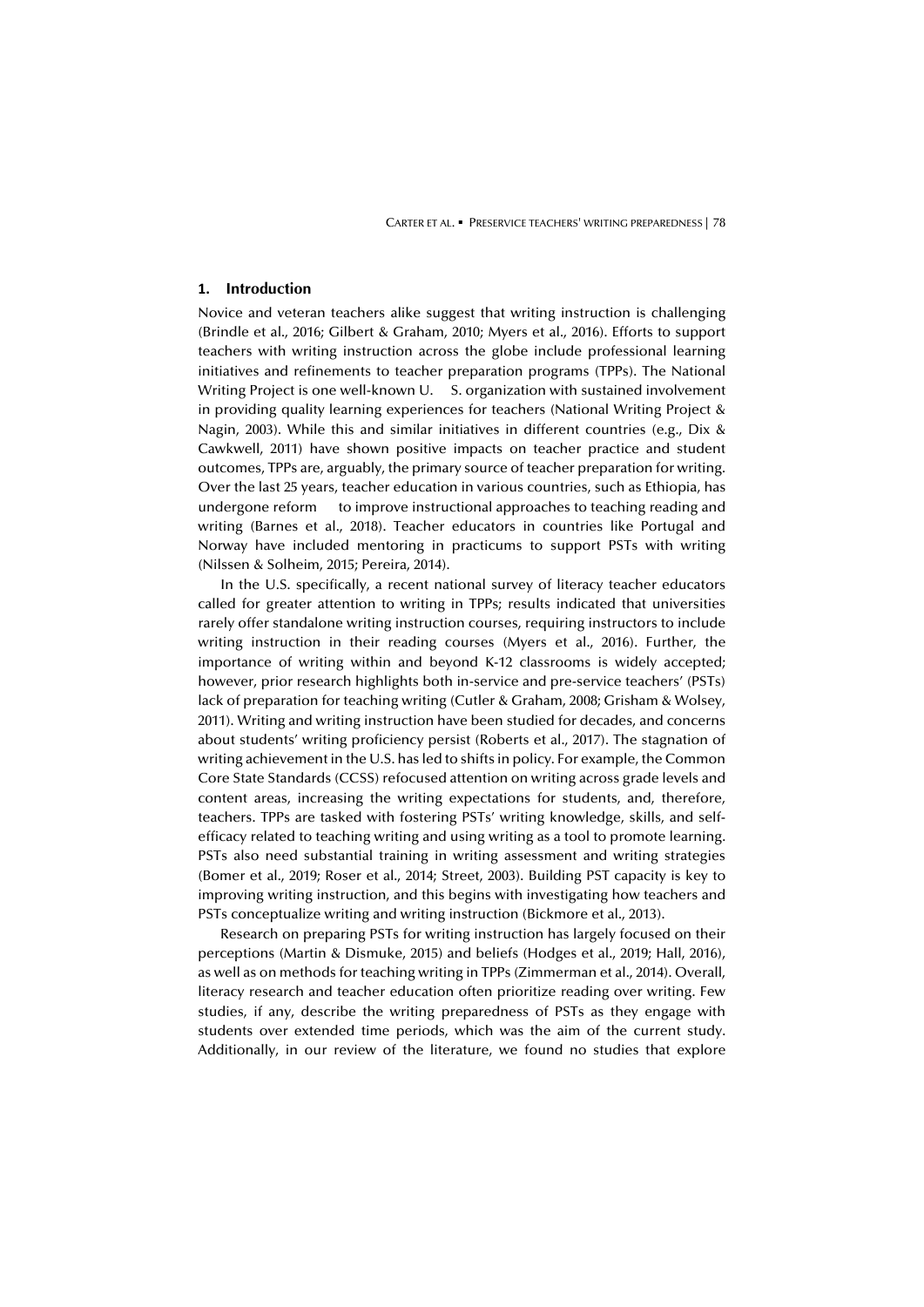elementary PSTs' writing preparedness through a lens of Pedagogical Content Knowledge (PCK; Shulman, 1987). Because a lack of PCK is a possible barrier to sustained quality writing instruction (Myers et al., 2016), the purpose of this study was to determine what PSTs knew and were able to do, in relation to writing instruction. Further, we looked to understand how a literacy clinic can better support PSTs with effective writing instruction. Selecting exemplary, or success (Brinkerhoff, 2003; Smith, 2021) cases, allowed us to examine PSTs' capacity for writing instruction in the best of circumstances, thus illuminating areas where all PSTs would likely benefit from further support. We used a collective case study design (Stake, 1995; Yin, 2014) to look closely at a 10-week snapshot of their planning, teaching, and reflection in our literacy clinic to understand the PSTs' PCK and preparedness for writing. This multiple case study was rooted in the following inquiry: What does a semester of structured literacy tutoring reveal about PSTs' preparedness for writing instruction? To frame our study, we considered theory and research related to PCK for writing, teacher preparedness for writing instruction, and approaches to preparing PSTs for writing instruction.

# **1.1 Pedagogical content knowledge related to writing**

To conceptualize PSTs' preparedness for writing instruction, we looked to theory and research on Pedagogical Content Knowledge (PCK). PCK has been described as the characteristic that separates a person with content knowledge from a teacher who can support students in "com[ing] to know" the content (Shulman, 1987, p. 7). PCK for writing can be illustrated by considering the difference between an author's approach to teaching a writing lesson and a teacher's approach. While the author could thoroughly describe a topic and their own writing methods, an effective writing teacher plans lessons based on students' needs, developmentally appropriate content, and pedagogies that best suit the students (e.g., planning specific supports throughout the writing process (Graham & Sandmel, 2011)). Furthermore, evidence supports a link between PCK, effective instruction, and student achievement (Gelfuso, 2017; McCutchen et al., 2002), making PCK a valuable framework to examine teacher preparedness.

Although we aligned our research with literature that examines teacher knowledge based on specific categories (e.g., Almasi, 2003; Ball et al., 2008), we acknowledge that, in practice, teacher knowledge is not always neatly compartmentalized in distinct ways (Griffith et al., 2015). When examining PSTs' PCK for writing, we looked at several models to honor the various combinations of knowledge, skills, and beliefs that coalesce to develop PCK (Almasi, 2003; Hill et al., 2008; Shulman, 1987). Almasi (2003) noted three different types of knowledge included in PCK - declarative (i.e., knowing what to teach related to writing), procedural (i.e., knowing how to teach writing), and conditional (i.e., knowing why, when, and under what circumstances to teach writing).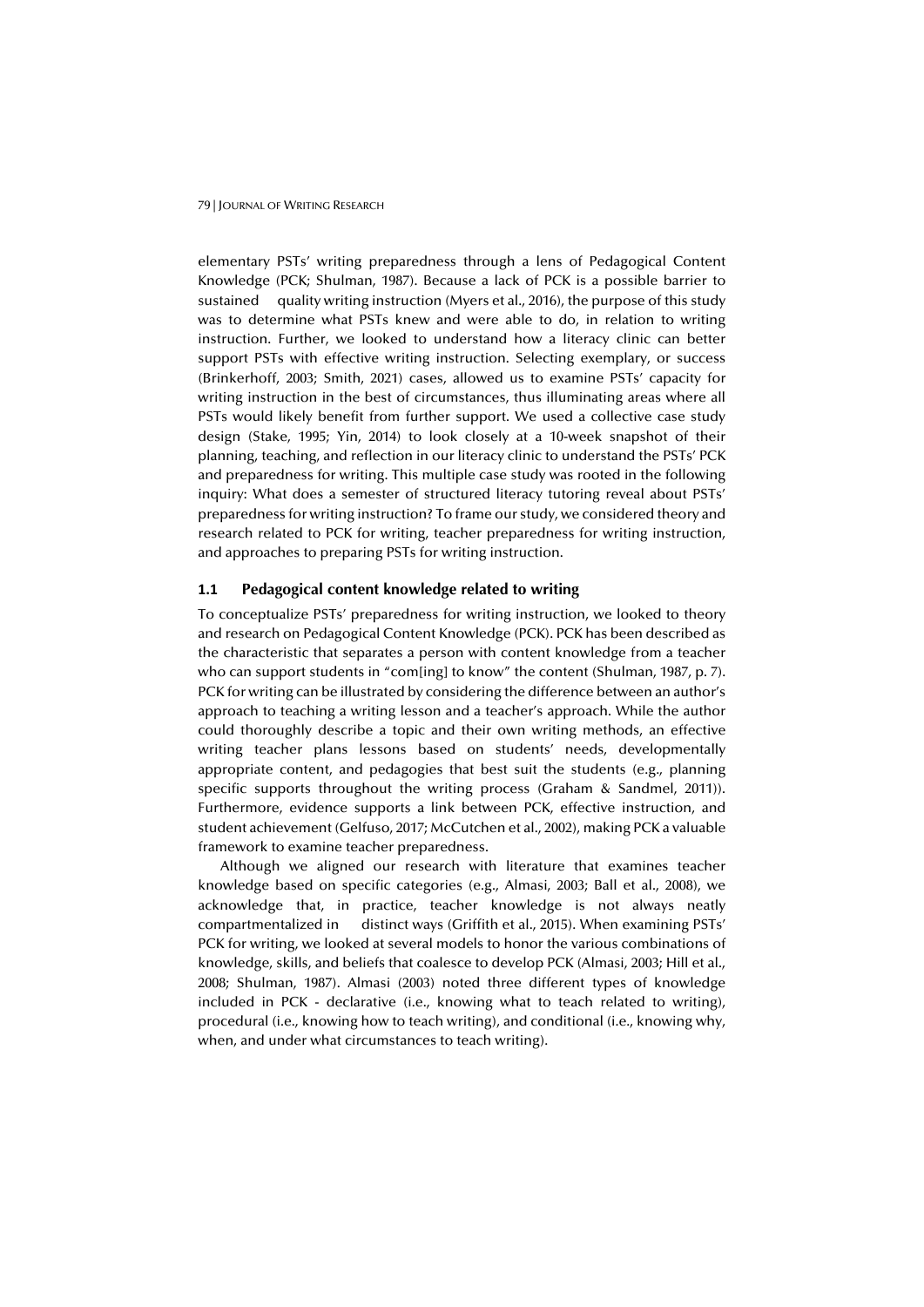CARTER ET AL. ▪ PRESERVICE TEACHERS' WRITING PREPAREDNESS | 80

Ball and colleagues' (2008) model for teacher knowledge breaks these categories down further to include common content knowledge, specialized content knowledge, curricular knowledge, knowledge of context, general pedagogical knowledge, and knowledge of learners and learning. While common content knowledge refers to the knowledge and skills a writer employs when writing, specialized content knowledge includes a deeper understanding of writing that allows teachers to accurately represent and explain disciplinary content and understand student misconceptions about content (Ball et al., 2008). According to the National Council of Teachers of English (NCTE, 2016), specialized content knowledge for teaching writing involves 10 key concepts, found in Figure 1.

- 1. Writing grows out of many purposes.
- 2. Writing is embedded in complex social relationships and their appropriate languages.
- 3. Composing occurs in different modalities and technologies.
- 4. Conventions of finished and edited texts are an important dimension of the relationship between writers and readers.
- 5. Everyone has the capacity to write; writing can be taught; and teachers can help students become better writers.
- 6. Writing is a process.
- 7. Writing is a tool for thinking.
- 8. Writing has a complex relationship to talk.
- 9. Writing and reading are related.
- 10. Assessment of writing involves complex, informed, human judgment.

*Figure 1:* NCTE Professional Knowledge for the Teaching of Writing.

In addition to knowing about the act of composing, teachers must also understand the pedagogy of teaching writing (Morgan & Pytash, 2014), which includes curricular knowledge and general knowledge of pedagogy. For example, the use of the Universal Design for Instruction (UDI; CAST, 2018) calls for making explicit connections for students between previous, current, and future learning related to writing, as well as implementing writing strategies that are engaging for students. Furthermore, when considering how PSTs might employ conditional knowledge for teaching writing, contextual factors, including knowledge of students (Morrison & Luttenegger, 2015), are of importance. This includes establishing learning environments that prioritize student dispositions and foster writing development (Hawkins et al., 2019; Martin & Dismuke, 2015; Piazza & Siebert, 2008). The ability to synchronize these funds of knowledge into teaching and learning events for writing is no easy task. However, considering PCK for writing offers insights into what excellent writing teachers need to know and be able to do and, thus, the intricacies of preparedness for teaching writing.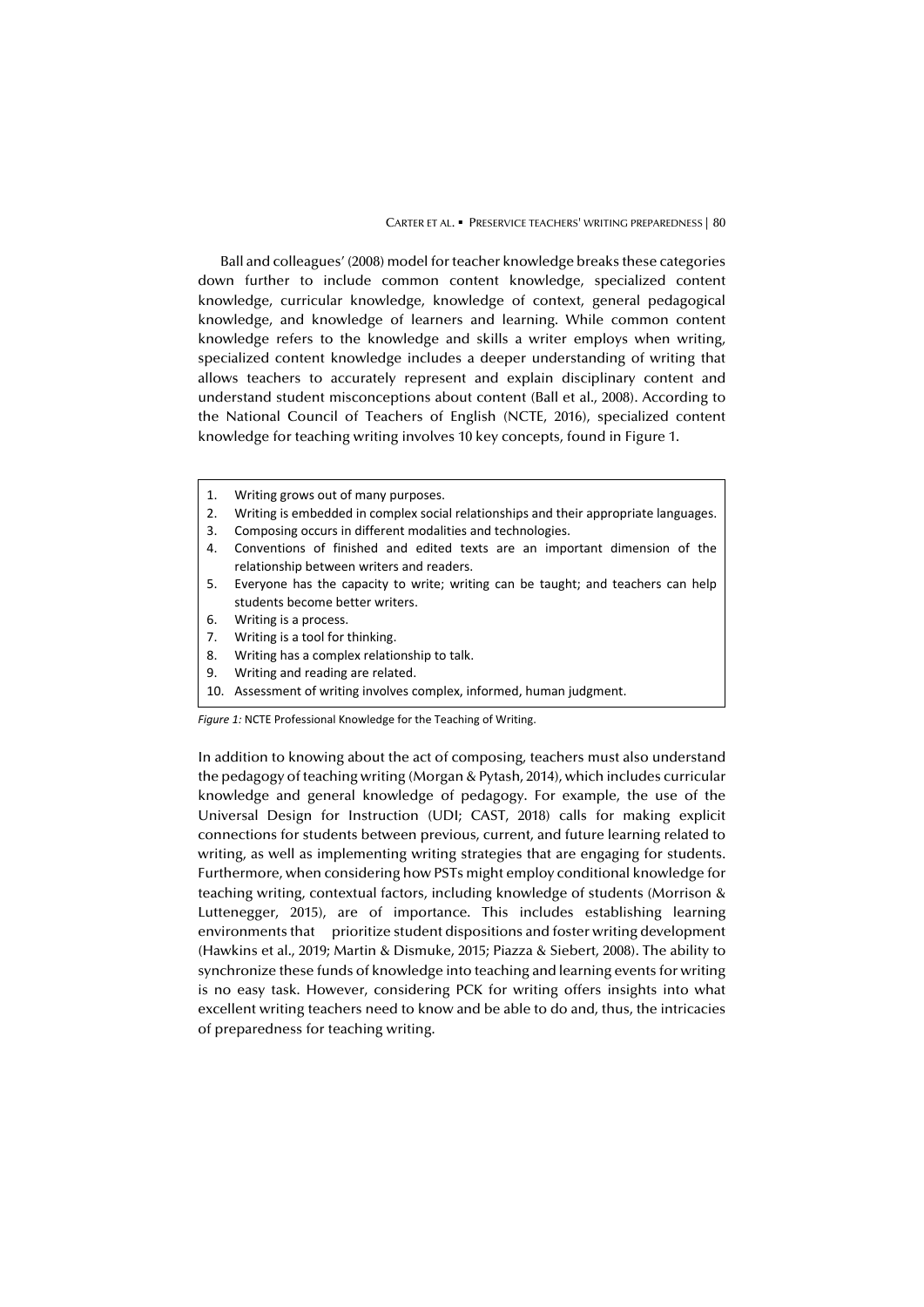# **1.2 Preparedness for writing instruction**

Both PSTs and practicing teachers need further support with writing instruction (Brindle et al., 2016; Carter & Townsend, 2022;; Flores-Ferrés et al., 2020; Gilbert & Graham, 2010; McCarthey & Mkhize, 2013), and TPPs are a primary entity responsible for providing this support (Hillocks, 2006). Teacher educators express apprehension about PSTs' ability to teach writing effectively to PK-12 students (Brindle et al., 2016; Gallavan et al., 2007; Martin & Dismuke, 2015; Myers et al., 2016), and, while PSTs value writing, they lack confidence in many aspects of writing instruction (Hodges et al., 2019; Gallavan et al., 2007). In a case study across a threecourse literacy methods sequence, Grisham and Wolsey (2011) found that PSTs lacked instructional confidence, as well as knowledge in numerous areas related to writing instruction, such as interpreting standards. PSTs in this study also failed consistently to include research-based practices when planning writing instruction, despite their expressed valuing of those practices (Grisham & Wolsey, 2011). Other areas that PSTs need further support include understanding the characteristics of quality writing (Norman & Spencer, 2005) and including instructional scaffolding in their lessons (Gibson, 2007).

Teachers across content areas and grade levels in the U.S., for example, report a lack of preparation to teach writing (Brindle et al., 2016; Carter & Townsend, 2022; Ferris, 2007; Gilbert & Graham, 2010). More specifically, 50% teachers indicated their preparation for teaching writing was not substantial (Kiuhara et al., 2009); 65% of grade 4-6 teachers stated they received minimal to no preparation to teach writing during their TPPs (Gilbert & Graham, 2010), and over one quarter (28%) of grade K-3 teachers reported that their preparation to teach writing was poor or inadequate (Cutler & Graham, 2008). In other countries, such as New Zealand, even those teachers who report feeling prepared to teach writing still lack confidence in some aspects of writing, such as their knowledge of the out-of-school writing practices (Parr & Jenson, 2016). Further, a Norwegian study report that 85% of 500+ teaching segments reviewed contained no opportunities for students to engage in sustained writing, suggesting that teachers may need support with supporting their students to write authentically (Bilkstad-Balas et al., 2018)

In some jurisdictions, teachers report receiving few professional learning opportunities for writing or writing instruction after entering the classroom ( Calkins et al., 2012; Carter & Townsend, 2022; Cutler & Graham, 2008; National Writing Project & Nagin, 2003), which suggests that TPPs are largely responsible for preparing effective writing instructors. The writing success of K-12 students is related to teachers' preparation to teach writing before they enter the classroom (Hawkins et al., 2019; Hillocks, 2006). Teachers who are thoroughly prepared for writing instruction through TPPs devote more time and attention to teaching writing, feel more confident in their ability to teach writing, find more pleasure and enjoyment in teaching writing, and consider writing to be an important life skill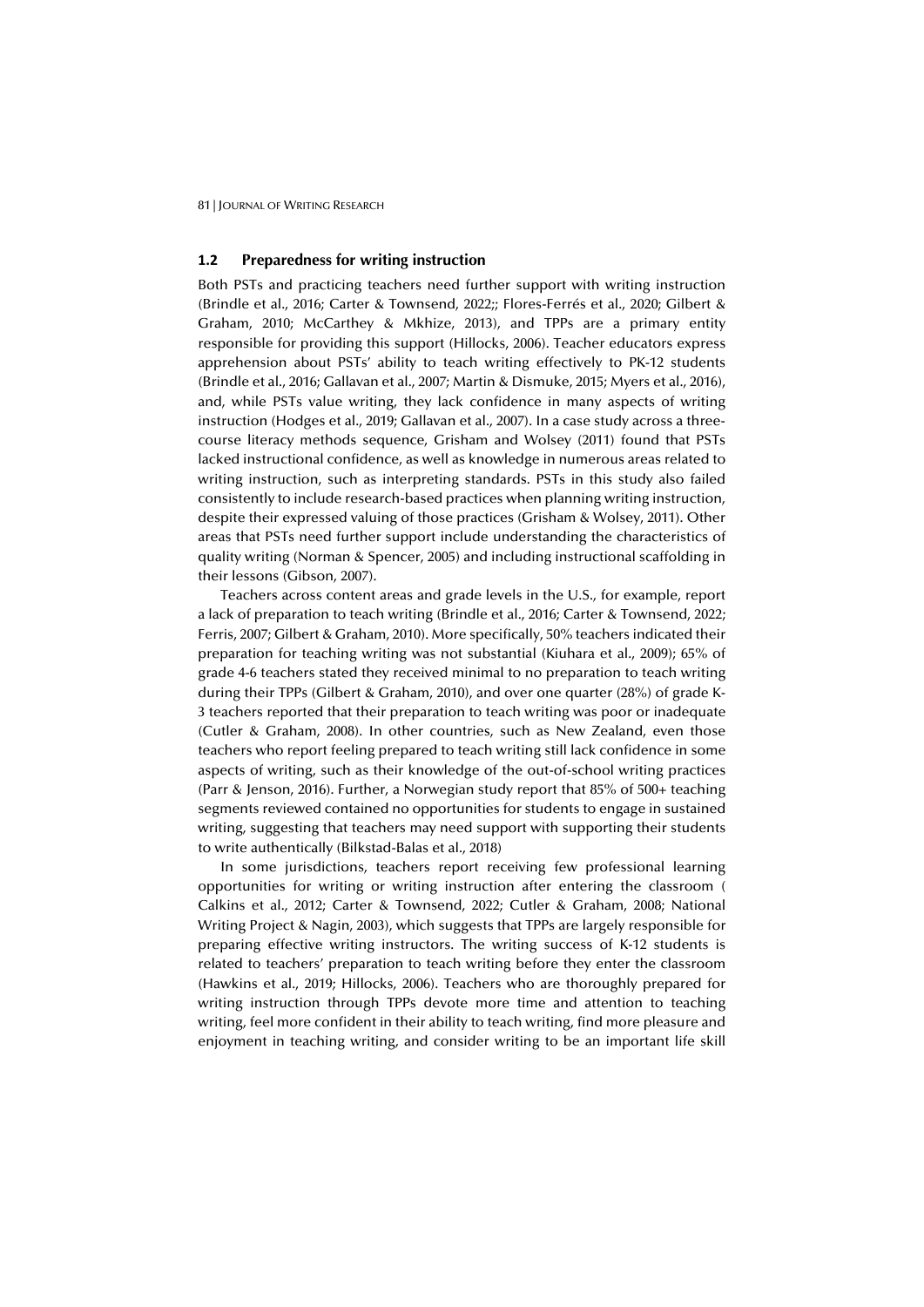(Hodges et al., 2019; Bridle et al., 2016; Hsiang & Graham, 2016; Kiuhara et al., 2009; Troia & Graham, 2016). Quality writing preparation can also prevent teachers from resorting to the methods they experienced as students and, instead, promote the use of research-based writing pedagogy (Smagorinsky et al., 2011). Research points to several recommendations for preparing PSTs for writing instruction.

# **1.3 Approaches to preparing PSTs for writing instruction**

The National Commission on Writing in America's Families, Schools, and Colleges (2003) has challenged TPPs to provide opportunities for teachers to "upgrade their writing skills and competence as writing teachers" (p. 27). To support PSTs' preparation for writing instruction, research points to the importance of intentionally bridging the gap between theory and practice, as well as university and K-12 contexts (NCTE, 2016). Grossman and colleagues (2009) provide a framework for doing so. Within this framework, PSTs engage in three pedagogies of practice representations, decompositions, and approximations - each described with examples in Table 1. In short, representations make practices visible, while decompositions break those practices down into more understandable chunks, and approximations give PSTs some type of practice. To ensure that PSTs systematically engage in these pedagogies, TPPs must thoughtfully structure general education courses, writing methods courses, and field experiences that include writing.

Writing methods courses can deepen disciplinary knowledge and understandings about children's writing development, as well as reinforce understandings from courses on general pedagogy (Martin & Dismuke, 2015). In studies examining writing methods courses, both Collier et al. (2013) and Jahin (2012) found that PSTs' dispositions for writing improved. Specifically, they began to identify as writers and developed more positive attitudes and motivation toward writing. Despite the benefits of writing methods courses extending to student teaching (Morgan et al., 2011) and into the first years of teaching (Grossman et al., 2000), only 28% of TPPs include a stand-alone course on writing instruction (Myers et al., 2016). Seventy-two percent of TPPs indicated that writing instruction was embedded in reading courses, ranging from one class session to 50% of the course (Myers et al., 2016). To ensure PST preparedness for writing instruction, explicit instruction in writing theory and pedagogy, as well as practical experiences, are essential.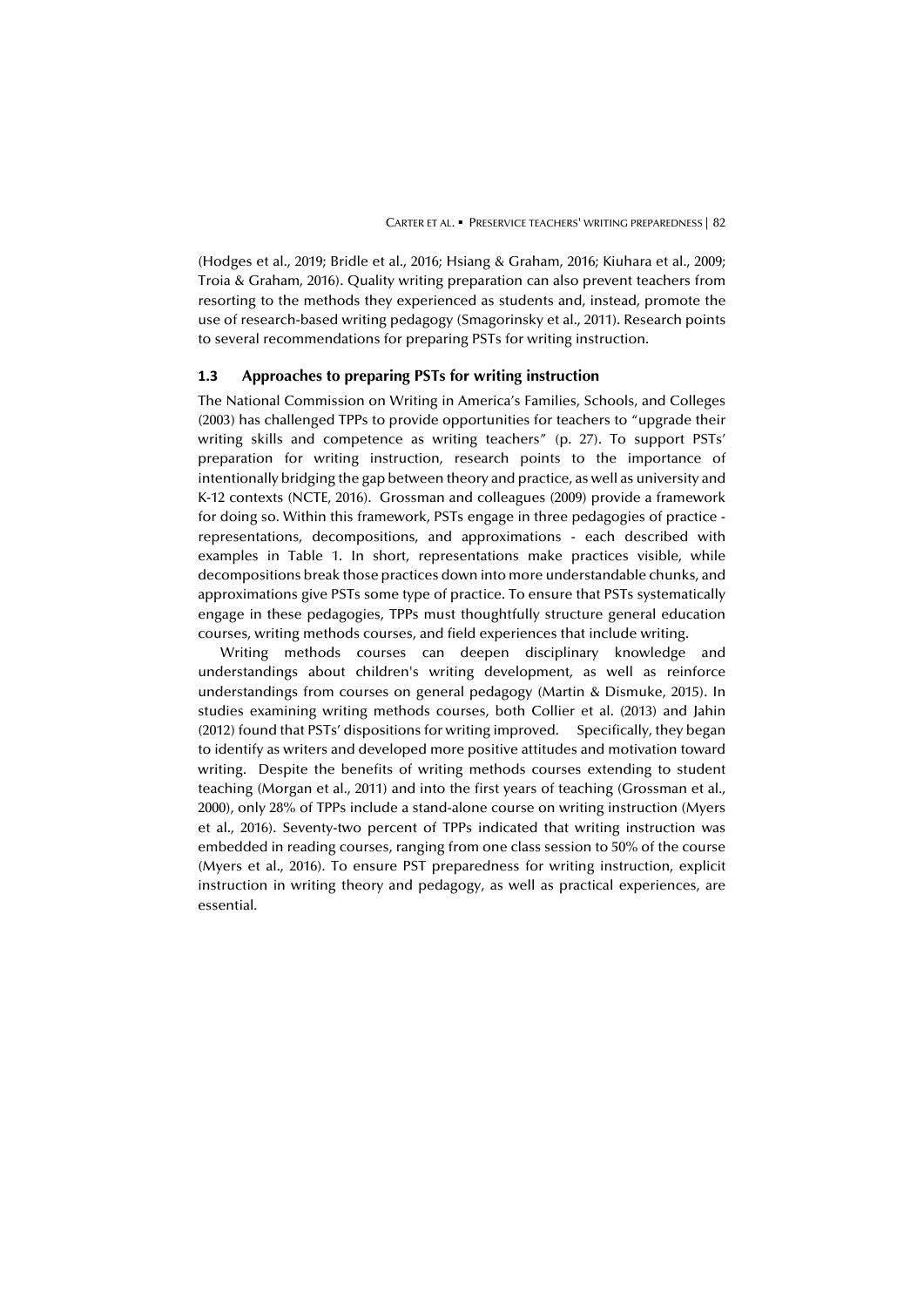*Table 1:* Key concepts for understanding the pedagogies of practice in professional education

| Component       | Description                                                                                                                                                                                                                                  | Examples                                                                                                                                                                                                                                                                                                    |
|-----------------|----------------------------------------------------------------------------------------------------------------------------------------------------------------------------------------------------------------------------------------------|-------------------------------------------------------------------------------------------------------------------------------------------------------------------------------------------------------------------------------------------------------------------------------------------------------------|
| Representations | Making practices clearly visible to PSTs<br>through their evaluation of practice<br>artifacts (e.g., lesson plans and student<br>work), observation of best practices,<br>or experiencing writing by taking on<br>the role of a K-12 student | PSTs watch a writing expert (e.g.,<br>literacy teacher educator) engage in<br>specific writing practices, such as a<br>teacher educator modeling a mini<br>lesson for revision.<br>PSTs engage in an outlining activity<br>using a mentor text (i.e., exemplar), to<br>support their argumentative writing. |
| Decompositions  | Breaking down complex best practices<br>into discrete chunks to help PSTs see<br>the value of both of the parts and the<br>whole                                                                                                             | PSTs use an observation tool to<br>evaluate a mini lesson for revision and<br>discuss the purpose and components<br>of each lesson step.                                                                                                                                                                    |
|                 |                                                                                                                                                                                                                                              | PSTs read about/listen to a detailed<br>step-by-step explanation of an<br>outlining activity for argumentative<br>writing and identify why/how the<br>lesson supports brainstorming.                                                                                                                        |
| Approximations  | Moving PSTs from thinking about a<br>specific practice to trying it out on a<br>small scale (e.g., lesson planning<br>microteaching, or role-playing)                                                                                        | PSTs plan a 10-minute revision mini-<br>lesson that they teach to a small group<br>of peers.                                                                                                                                                                                                                |
|                 |                                                                                                                                                                                                                                              | PSTs use a rubric to evaluate several<br>outlines of argumentative essays and<br>write up a summary of student<br>performance.                                                                                                                                                                              |

*Note*. Adapted from DeGraff, Schmidt & Waddell, 2015; Grossman et al., 2009.

A second line of research on preparing PSTs to teach writing examines field experiences. Effective components of field experiences for writing include working with a small group of students, engaging with students on a consistent basis, teaching with peers, and receiving feedback and support from multiple sources (Colby & Stapleton, 2006).

Previous studies found that well-structured field experiences can increase knowledge of writing pedagogy, improve ability to identify students' writing needs and provide meaningful feedback, and increase use of specific approaches to teaching writing (Fry & Griffin, 2010; Morgan & Pytash, 2014). Despite these potential benefits, field experiences also have several pitfalls. With PSTs being physically off the university campus, outside factors such as the mentor teacher's beliefs and practice, school norms, and outdated writing approaches, must be considered (Grisham & Wolsey, 2011; Smagorinsky et al., 2011). Additionally, research cautions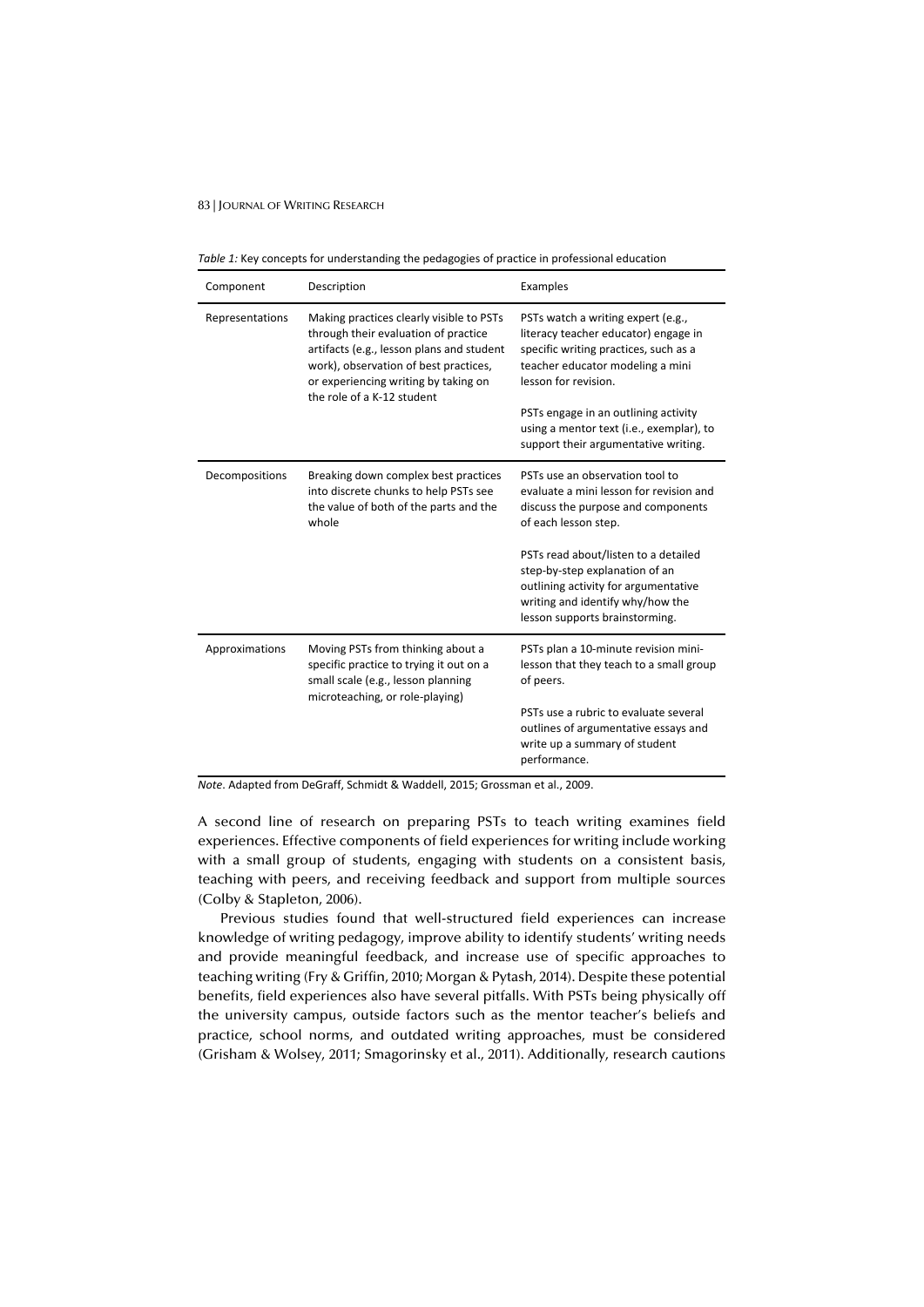that little writing instruction occurs in some classrooms that PSTs are placed in, due to a variety of factors including a more prominent focus on reading (Grisham & Wolsey, 2011). Thus, Hoffman and colleagues (2019) suggest practical experiences with substantial design control by teacher educators. In some TPPs, PSTs engage in structured tutoring experiences for literacy, which has shown various benefits for aspiring teachers, including improved knowledge of literacy and language (Hoffman et al., 2019) and increased self-efficacy for supporting struggling students (Hodges et al., 2019).

 In sum, PSTs need further support with writing instruction. Providing PSTs an opportunity to engage in writing methods courses and structured field experiences for writing is a starting point for bridging the gap between writing theory and practice. Both experiences can provide dedicated spaces for PSTs to learn about writing content, instruction, and assessment, as well as put their learning into practice.

## **2. Methodology and methods**

To better understand PSTs' PCK and preparedness for writing, we used a collective case study design (Stake, 1995; Yin, 2014) to look closely at PSTs' planning, teaching, and reflection. Common to case study design, we sought to understand the richness and complexity of PSTs' learning related to writing instruction by "situating teacher learning within the real work of teaching" (Collet, 2013, p. 328). We chose four exemplary cases, described in the Participants section below (Brinkerhoff, 2003; Smith, 2021), to examine PSTs' capacity for writing instruction in the best of circumstances, thus illuminating areas where all PSTs would likely benefit from further support.

# **2.1 Context**

The context for this study was a university-based literacy clinic located in the western U.S. in a small, metropolitan area. In the U.S. context, a university-based literacy clinic is a university-sponsored program that offers literacy support to children in the region. While they have been in decline in recent years, these clinics can simultaneously serve the needs of PSTs, researchers investigating literacy acquisition and teacher preparation, and the greater community, as affordable literacy intervention can be difficult to access outside of the public-school setting (Wright & Massey, 2019).

Our clinic has been active for over 20 years and has a positive reputation in the community. Each semester, PSTs tutor local children, referred to as "clients," in grades K-12. The clinic is open to community members whose children can attend, and parents are motivated to enroll children for a variety of reasons -- some have diagnosed literacy difficulties, others are lacking motivation to read, while others are still performing above grade level and hope they will continue to grow as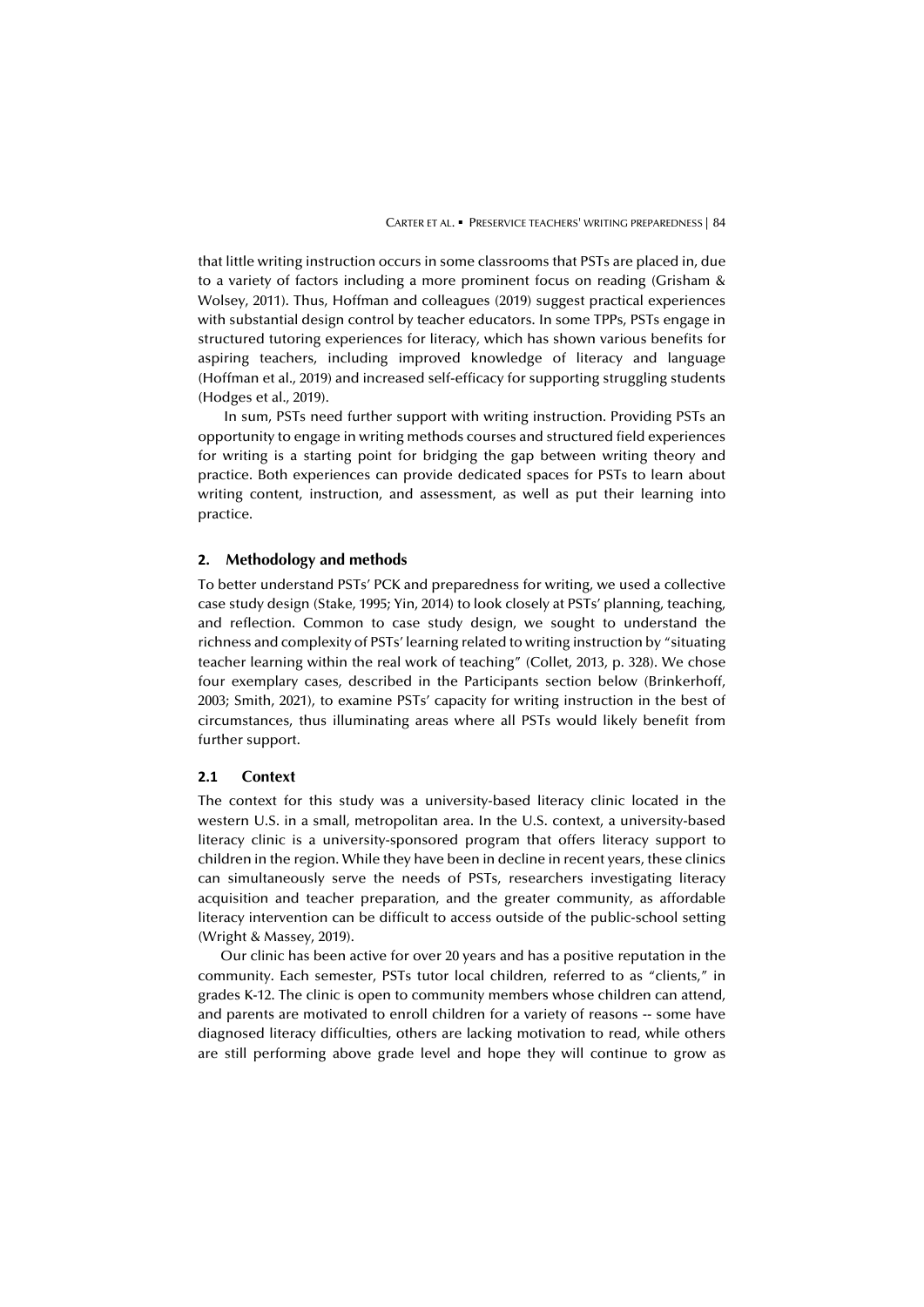readers and writers. Many of the clients served by our clinic (60% on average) are English Language Learners (ELLs).

The clinic is situated within a required course at the conclusion of the TPP focused on literacy assessment and instruction. Prior to this course, PSTs have taken approximately two years of education coursework, including an introduction to literacy methods. This coursework consists of courses in comprehensive literacy, a 20-hour field experience in a literacy classroom, content-area literacy, and writing methods. PSTs take the clinic course the semester prior to what we call professional year -- a one-semester internship, followed by one semester of student teaching.

Table 2 gives the weekly foci of our lab course. The course meets twice per week for three hours. In the first five weeks of the course, PSTs learn how to administer literacy assessments and practice analyzing the data to guide instruction. In week six, tutoring begins, and PSTs meet with their client for one hour, twice a week.

| Week(s)           | Focus                                                                                                                                                                                                                                                     |  |  |
|-------------------|-----------------------------------------------------------------------------------------------------------------------------------------------------------------------------------------------------------------------------------------------------------|--|--|
| Weeks 1-5         | Intensive coursework on literacy assessments and data analysis (three hours<br>of class, twice per week)                                                                                                                                                  |  |  |
| Week 6            | Tutoring begins with:<br>PSTs getting to know their clients                                                                                                                                                                                               |  |  |
|                   | PSTs completing a variety of assessments, such as the Qualitative<br>Reading Inventory (Leslie & Caldwell, 2011), the Qualitative<br>Spelling Inventory (Bear, Invernezzi, Templeton, & Johnston,<br>2016), and on-demand writing samples (Calkins, 2015) |  |  |
| <b>Weeks 7-13</b> | Tutoring continues (totaling approximately 18 hours per semester) with:<br>PSTs plan lessons in reading, writing, and word study based on<br>clients' needs and formative assessments<br>PSTs teach two one-hour lessons per week                         |  |  |
| Week 14-15        | Parent conferences and Final Report wrap up                                                                                                                                                                                                               |  |  |

*Table 2:* Overview of literacy clinic course

In this first week, PSTs collect literacy assessment data and use class time to analyze and identify instructional goals for their client in reading, writing, and word study. Beginning in week seven, PSTs write two lesson plans each week targeting their clients' goals. PSTs are required to tutor in reading, writing, and word study (i.e., spelling and vocabulary) each week, but the time spent on each subject is allowed to vary based upon client needs. Formal lesson plans are prepared for each session that include an explanation of what the PST and client will do in the lesson and the dialogue the PST will use. PSTs are explicitly instructed to write out explanations as dialogue. While PSTs are not required to read dialogue verbatim, this level of planning allows for precise use of language during tutoring. Each of the tutors'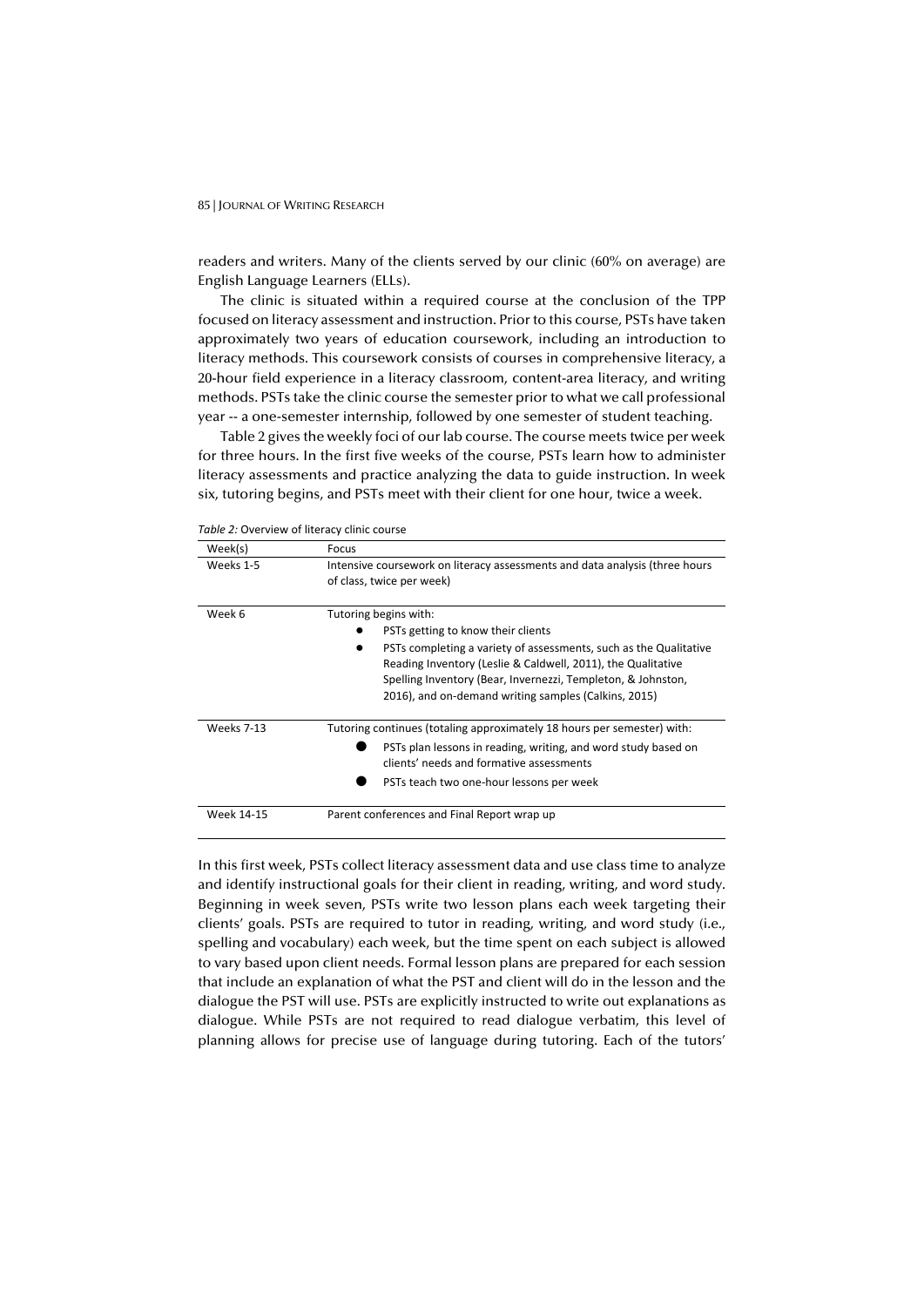lesson plans is reviewed by a lab supervisor (a current or previous K-12 teacher), and detailed feedback is provided based on the lesson planning rubric. The rubric prioritizes the detailed explanation of modeling and guided practice, as well as specificity to the text type being taught. Additionally, each PSTs' tutoring session is observed no fewer than once every other week, and written feedback is provided on one or more areas (e.g., reading, writing, word study). PSTs are expected to demonstrate implementation of that feedback in each subsequent lesson plan. Toward the end of semester, PSTs write formal reports for the clients' family explaining assessment results, instruction, and recommendations. These reports are finalized in week fifteen and are distributed to families.

# **2.2 Selection criteria and participants**

As these PST participants were students in our course, we took special precautions to ensure that participation was voluntary. At the beginning of the semester, a faculty member, unaffiliated with the course, spoke to the entire class about the research project, distributed consent forms, and provided an opportunity to ask questions. That same faculty member collected the consent forms and guaranteed the professors would not know who was willing to be a participant and who was not until grades had been submitted at the end of the semester. Therefore, the research team collected data from all PSTs and their clients throughout the semester and selected our success cases when consent forms were returned to us after final grade submission.

All 28 students in the course consented, and we used purposeful sampling methods (Palinkas et al., 2015) to choose a subset of four exemplary cases for this study. Exemplary case study is a systematic approach to selecting outliers to better understand students, teachers, schools, and communities (Smith, 2021). This is a useful approach to document stories of impact and to develop an understanding of the factors that enhance or impede impact (e.g., Gadd & Parr, 2017). We used criterion and intensity sampling (Miles & Huberman, 1994; Patton, 2002) to identify success (Brinkerhoff, 2003), or ''information-rich'' cases (Palinkas et al., 2015, p. 534). "Success" means the participant met specific criteria that could show the complexity of instances of success. Criterion sampling considers participants based on predetermined criteria, which for this study simply included being a PST/tutor in our course and completing an internship the following semester. This allowed us to examine PSTs nearing the end of their TPP.

Beyond these criteria, we used intensity sampling, which seeks excellent or rich examples of the phenomenon of interest. Our inclusion criteria included PSTs who were:

- Tutoring in our clinic as part of a required literacy course.
- Completing their internship the following semester.
- Working to improve their writing practice (e.g., requested additional feedback).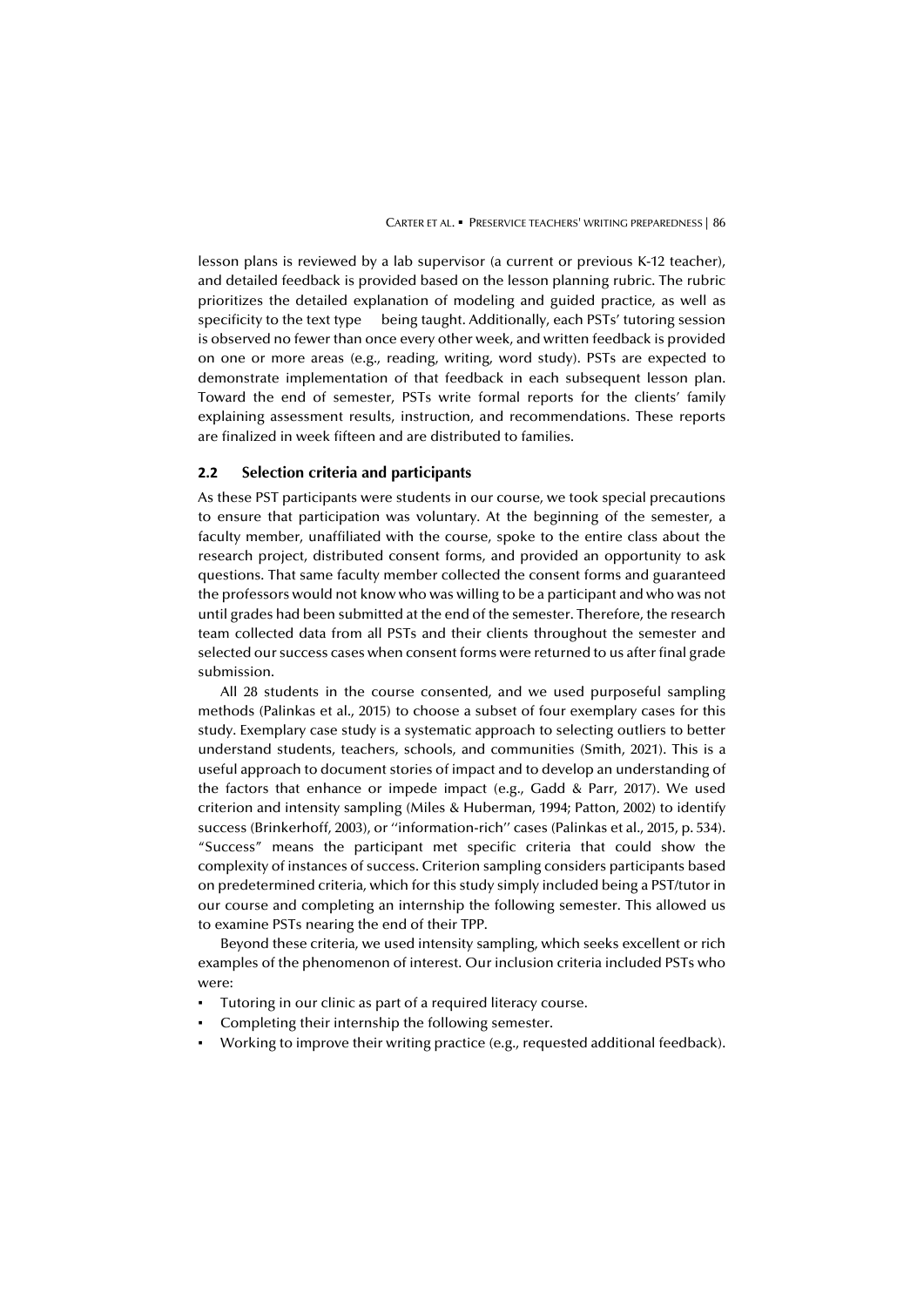- Excelling at planning writing lessons based on the provided lesson plan rubric.
- Succeeding at teaching writing based on supervisors' observation notes.

The research team revisited all data from this semester to identify PSTs who: 1. showed an interest in improving their writing practice based on supervisor communication and 2. excelled at lesson planning and teaching based on rubric scores. We each made a list of PSTs that we felt met these requirements, and then we discussed our list to narrow down to the four PSTs who we agreed were the most dedicated to improvement and effective at planning and teaching.

*Table 3:* Participant descriptions

| Teacher<br>Candidate | Client                     | <b>Literacy Experiences Prior</b><br>to Tutoring                                                                    | Concerns About<br>Tutoring                                                                     | <b>Personal Goals</b><br>for Tutoring                                                                                |
|----------------------|----------------------------|---------------------------------------------------------------------------------------------------------------------|------------------------------------------------------------------------------------------------|----------------------------------------------------------------------------------------------------------------------|
| Morgan               | 5th<br>Grade<br><b>ELL</b> | Administering fluency<br>assessments, where she<br>learned that repeated<br>timed measures can<br>impact motivation | Time management<br>Lack of client growth                                                       | Planning<br>appropriate<br>writing tasks for<br>client needs<br><b>Teaching lessons</b><br>that meet client<br>goals |
| Kate                 | 5th<br>Grade<br><b>ELL</b> | Leading reading Centers<br>$(1st grade)$ , where she<br>learned that choice in<br>reading impacts<br>motivation     | Appropriate support<br>for client<br>Teaching that would<br>help client "think on<br>her feet" | Using reading<br>assessment data<br>Communicating<br>with parents                                                    |
| Sophia               | 3rd<br>Grade<br><b>ELL</b> | Working as a reading<br>buddy (kindergarten),<br>where she learned that<br>students learn at different<br>paces     | Behavior and time<br>management<br>Lesson planning                                             | Planning<br>effective lessons<br>Communicating<br>with parents                                                       |
| Natalie              | 3rd<br>Grade<br><b>ELL</b> | Tutoring for reading and<br>writing (K-2 ELLs)                                                                      | Determination of<br>where to begin<br>instruction                                              | Communicating<br>with parents<br>Lesson planning                                                                     |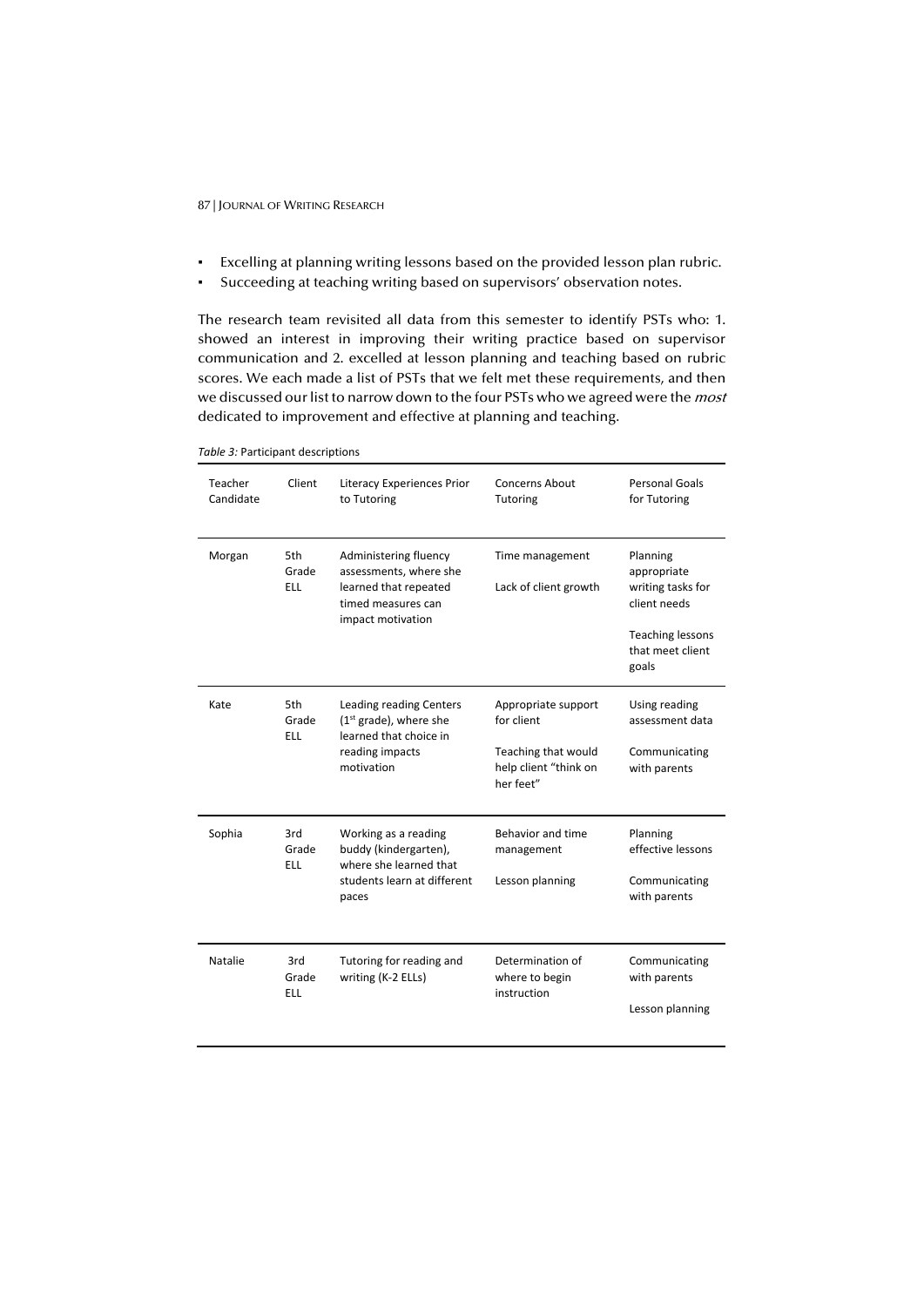In other words, we combined our lists, ranked the PSTs from most to least dedicated and effective, and then discussed these rankings and reviewed data as needed until consensus was met. We identified four white, female PSTs as the participants for this study - Morgan, Kate, Sophia, and Natalie (pseudonyms), described in Table 3.

# **2.3 Data sources and analysis**

According to Shulman (1987), effective evaluation of teachers cannot include only a single measure. Thus, consistent with case study research, we collected multiple data sources (Yin, 2014) to examine patterns of both action and thinking through PSTs' writing practice, teaching reflections related to writing, and self-evaluation of writing practice. Table 4 describes each data source. To explain the writing preparedness of PSTs as they engaged with students over an extended period, we completed within-case and cross-case analyses (Merriam, 2009), using a thematic approach (Braun & Clark, 2006) that was informed by our theoretical framework of PCK (Shulman, 1987).

To begin, case study tables (Miles & Huberman, 1994) were created for each of the four participants. Each researcher took one participant at a time and reviewed all their data sources, beginning with those that highlighted PST practice (e.g., lesson plans and observation notes). Next, we moved to reflection, and lastly to selfevaluation. While most data sources included information on reading, writing, and word study instruction, our data analysis considered writing only. We completed line-by-line open coding (Saldana, 2009) of all data sources.

The focus of our open codes was identifying any evidence of PCK related to writing. More specifically, if the PST indicated, in their lesson plans, in our observation feedback, etc. that they were using PCK related to writing, we captured that with a descriptive open code. As we completed within case coding, we placed data in a priori categories (Crabtree & Miller, 1992) based on Ball and colleagues' (2008) model for teacher knowledge -- common content knowledge (e.g., topic details and examples), specialized content knowledge (e.g., relationships between big ideas within a discipline), general pedagogical knowledge (e.g., planning and classroom management), and knowledge of learners and learning (e.g., student misconceptions and strategy use). The purpose of doing so was to provide a framework for categorizing instances of PCK for each PST that could be later collapsed across all four PSTs. Several examples of coding and categorization are included in Table 5 below. During and after the coding processes, the researchers met to discuss selected examples of coding. Additionally, coding by each researcher was reviewed by all researchers in the categorization process of cross-case analysis. In other words, each researcher's coding was reviewed by the another researcher to ensure agreement, and all disagreements were discussed until consensus was met.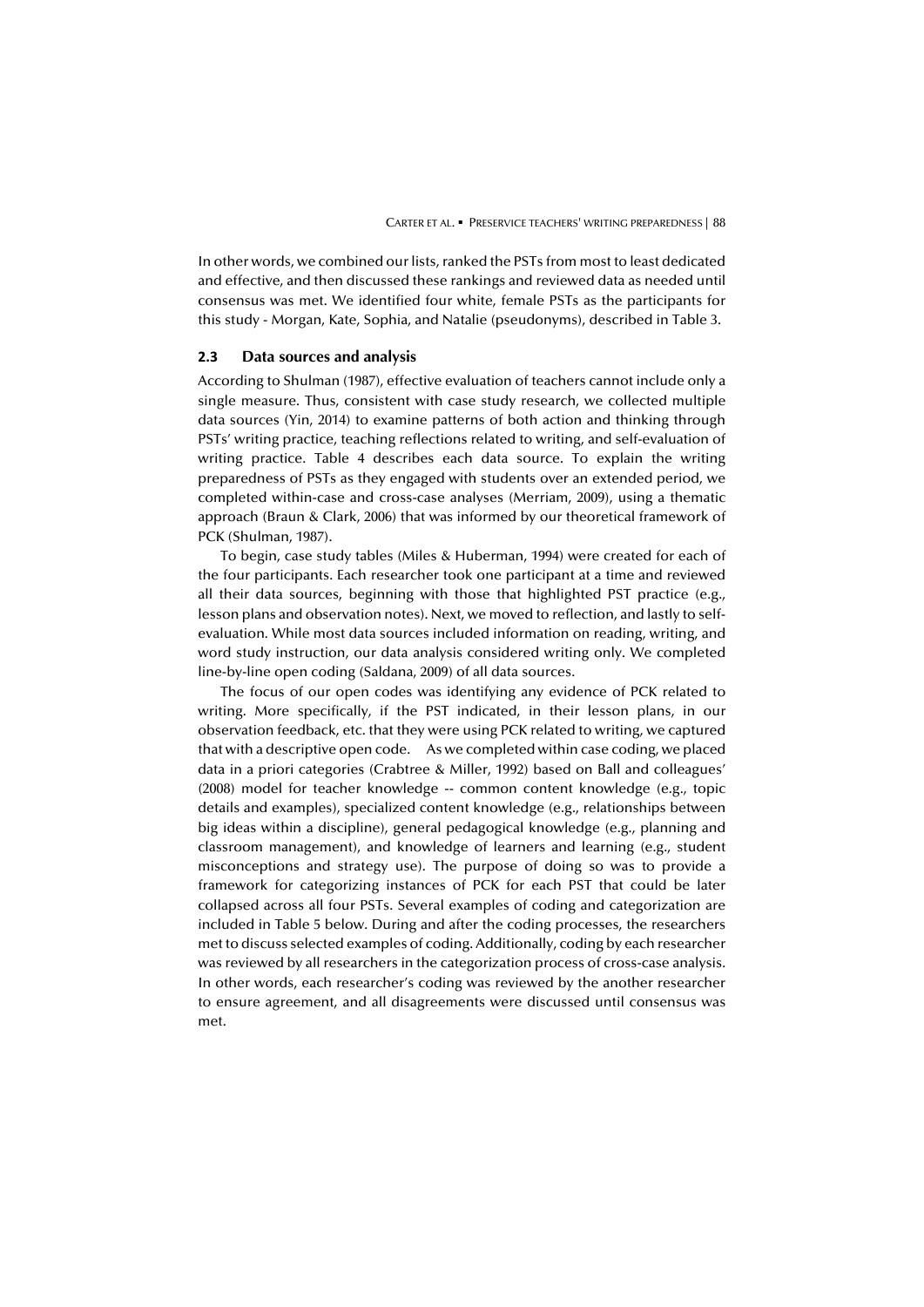#### *Table 4:* Data collection

| Focus                                 | Data source                              | Description                                                                                                                                                                                                                                                                                                                                                                                                        | Number<br>per PST  |
|---------------------------------------|------------------------------------------|--------------------------------------------------------------------------------------------------------------------------------------------------------------------------------------------------------------------------------------------------------------------------------------------------------------------------------------------------------------------------------------------------------------------|--------------------|
| Teaching<br>practice                  | Lesson plans                             | Formal plans for each tutoring session that include<br>learning targets and assessments, as well as what the<br>PST and client would doing throughout the lesson and<br>scripted teacher dialogue                                                                                                                                                                                                                  | 6                  |
|                                       | Supervisor<br>observation<br>notes       | Written feedback from lab supervisors who informally<br>observed PSTs (in person) during their tutoring<br>sessions; a schedule was used to ensure PST received<br>feedback at least once a week from various<br>supervisors; a template was used for feedback that<br>included which part of the lesson was observed, one<br>thing the tutor should continue doing, and one the<br>thing the tutor should work on | Varied<br>$(7-15)$ |
|                                       | Final tutoring<br>reports                | Descriptive reports written by PST for parents at the<br>end of tutoring describing assessment results,<br>tutoring lessons, and recommendations for at-home<br>practice with the child                                                                                                                                                                                                                            | 1                  |
| Reflection<br>and self-<br>evaluation | Midterm<br>goal<br>reflections           | PST written evaluation and revision of client learning<br>goals (determined at the beginning of tutoring based<br>on initial assessment data) at the mid-point of the<br>semester                                                                                                                                                                                                                                  | $\mathbf{1}$       |
|                                       | <b>Final tutoring</b><br>reflections     | PST written reflections on their own learning and<br>teaching completed at the end of the semester                                                                                                                                                                                                                                                                                                                 | 1                  |
|                                       | Literacy<br>teaching self-<br>evaluation | PST self-evaluation of their writing instruction with<br>ratings on specific aspects and written explanations of<br>those rating                                                                                                                                                                                                                                                                                   | $\mathbf{1}$       |
|                                       | Surveys                                  | PSTs answer questions about their confidence with<br>and beliefs about teaching writing, both at the<br>beginning and the end of the semester                                                                                                                                                                                                                                                                      | 2                  |

While analysis began by considering each case individually, we prioritized crosscase analyses in reporting. To begin, we created a master table to capture data from all participants. The researchers looked across all the PCK categories from withincase analyses to collapse the codes into new categories that were representative of the full data set. In other words, instead of simply presenting which PCK categories were represented, we collapsed the coded data from within-case PCK categories to determine what themes were commonly present when considering all participants. To do so, the researchers created, discussed, and revised outlines until agreement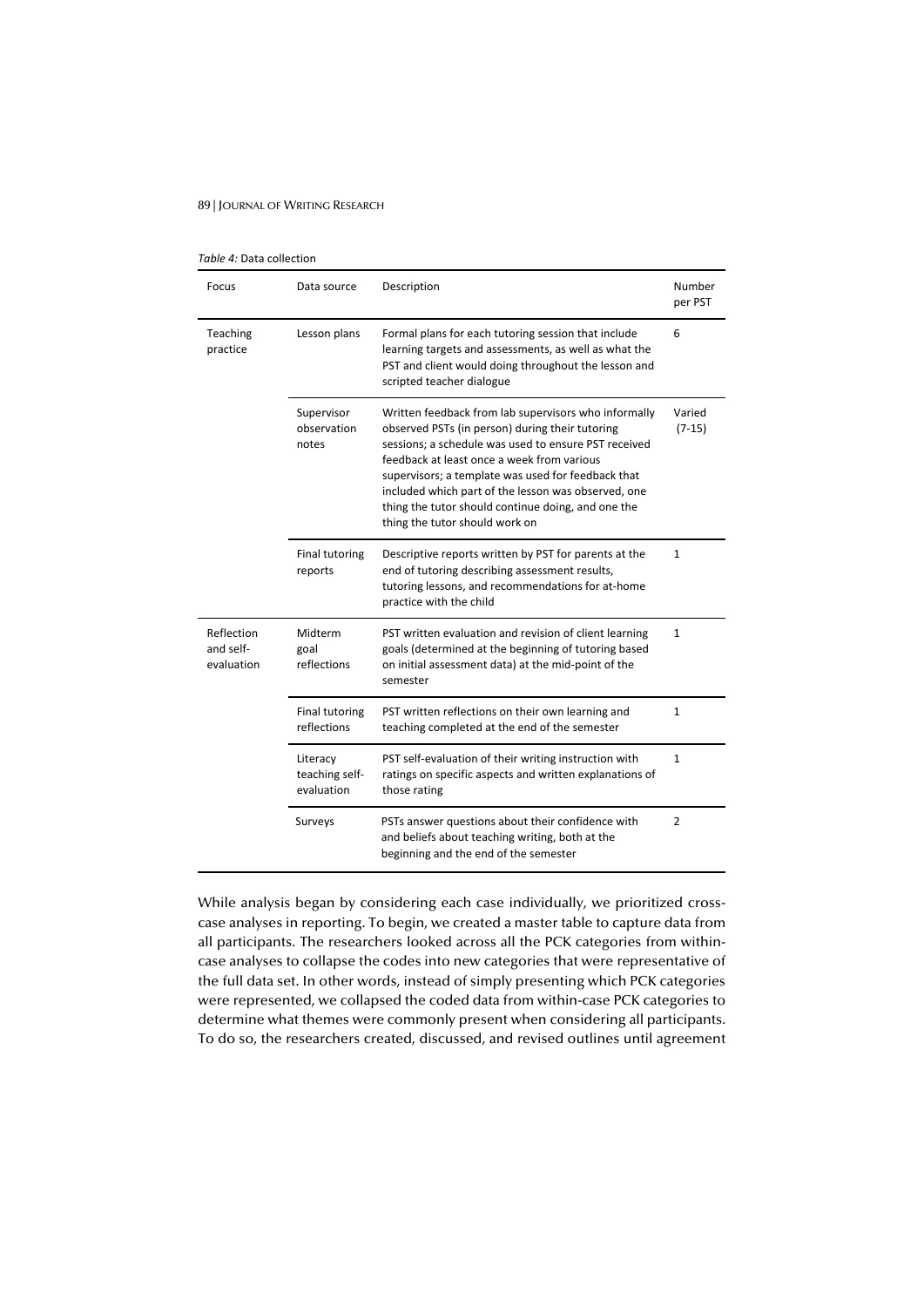was met on if/how the data were accurately represented. The following categories were determined when looking across all cases: contextualizing/explaining the importance of a lesson to clients, planning and implementing data-driven instruction, understanding client progress, rooting instruction in data and goals, assessing based on expectations set (rubrics), scaffolding, using specific supports/resources, and requiring client explanation and application. A tab was created in the master data analysis table for each category. The researchers individually read through the data in each tab and created an outline of possible themes. When discussing our outlines, we confirmed possible themes by listing participant quotes and counterevidence. Based on our discussions, it was apparent that PSTs were grappling with planning and implementing individualized and scaffolded instruction.

*Table 5:* Examples of coding and categorization

| Participant | Data Source                | Quote From Data Source                                                                                                                                                                                                                                            | Open Code                               | Category                            |
|-------------|----------------------------|-------------------------------------------------------------------------------------------------------------------------------------------------------------------------------------------------------------------------------------------------------------------|-----------------------------------------|-------------------------------------|
| Nicole      | Observation<br>feedback    | "I really enjoyed your<br>sequencing activity and how you<br>used the graphic organizer as a<br>vehicle to organize ideas as well<br>as combine sentences."                                                                                                       | Effective<br>graphic use                | General<br>pedagogical<br>knowledge |
| Morgan      | Lesson plan 4              | "After she has a few paragraphs<br>formed, we will look at her<br>transition words, add more<br>detail (voice), and create strong<br>verbs (word choice)."                                                                                                        | Quality<br>revisions                    | Specialized<br>content<br>knowledge |
| Sara        | Midterm goal<br>reflection | "The first practice we did, she<br>was able to use capital letters<br>for the beginning of the<br>sentence and the word I with<br>100% accuracy. This leads me to<br>believe that she only needs a<br>few reminders within the rest of<br>the tutoring sessions." | Decision<br>making based<br>on progress | Knowledge of<br>learners            |
| Kate        | Observation<br>feedback    | "When you explain paragraph<br>structure, you thoroughly<br>explain each part, providing<br>examples and referring to the<br>graphic."                                                                                                                            | Scaffolding                             | General<br>pedagogical<br>knowledge |

To establish trustworthiness in this study, several techniques were employed. First, we triangulated PSTs' perspectives by looking at seven different types of data from multiple points throughout the semester. Thus, our data collection was robust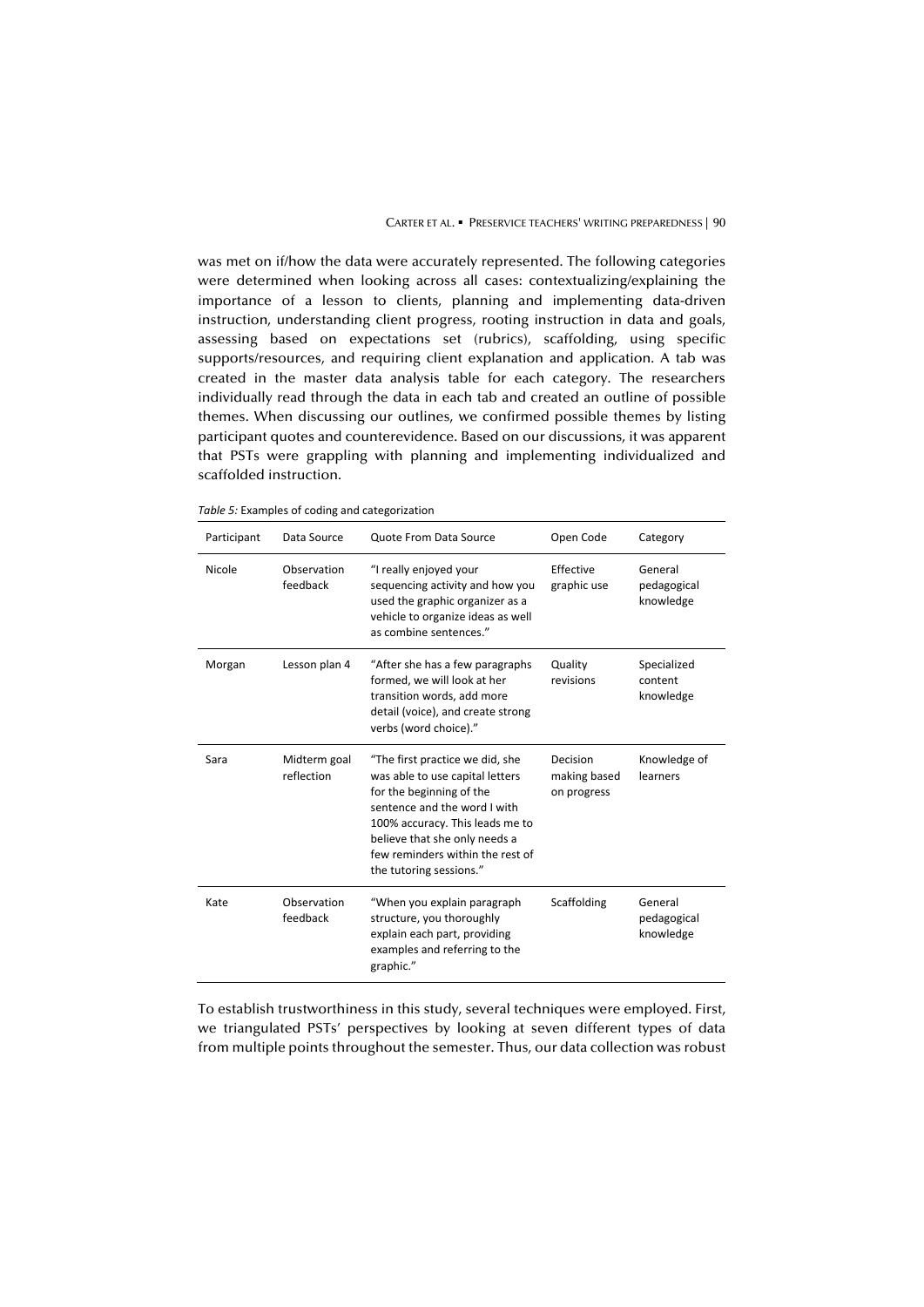and included representation of various PST perspectives. Additionally, purposeful sampling and thick detail in our results promote transferability. We also gathered data systematically from a variety of sources over time. To ensure credibility, we detail the steps taken during data analysis above (Yin, 2014). Further, the researchers met regularly to discuss emergent findings during data collection and analysis. To ensure inter-rater reliability, an initial portion of data was coded and discussed. Two of the researchers coded each data source for one of the PSTs. Before meeting, we reviewed each other's codes in their entirety. We then met to talk through our codes and make final decisions for moving forward based on all discrepancies. One example of how we revised our analysis processes was to determine and add a clear description of each component of PCK to our data analysis spreadsheets. Additionally, in the categorization stage, each researcher's coding was reviewed by the other researcher to ensure agreement. All disagreements were discussed until consensus was met.

## **3. Results**

To examine PSTs' preparedness to teach writing during a semester of structured literacy tutoring, we investigated their planning of and reflection on writing instruction. Our analysis indicated that PSTs' strengths included contextualizing their writing instruction, considering their clients' affect around writing, and using data to inform their writing lessons.

# **3.1 Contextualizing writing instruction**

PSTs contextualized writing lessons for their clients by making explicit connections across content and by describing the purpose of the lesson, which related to writing with the audience in mind. Connections were made as a way to situate the clients' writing progression and connect each writing lesson to the previous and the next. PSTs also explained why their lesson was valuable to making their clients' writing more comprehensible and engaging to their audience.

# **Connecting to previous and future writing and learning when planning**

When planning their writing lessons, PSTs described explicit connections for their clients in several ways. One way PSTs made connections was by reviewing a skill or topic they had worked on days or weeks earlier. In a lesson focused on using prepositions to make her client's writing clearer, Natalie compared the lesson at hand to a previous lesson. She wrote,

The last thing I'm going to have you do today is very similar to what you did Tuesday. I am going to show you a new picture, and you're going to write a story based on what you think is happening in the picture. On Tuesday you had to include the prepositions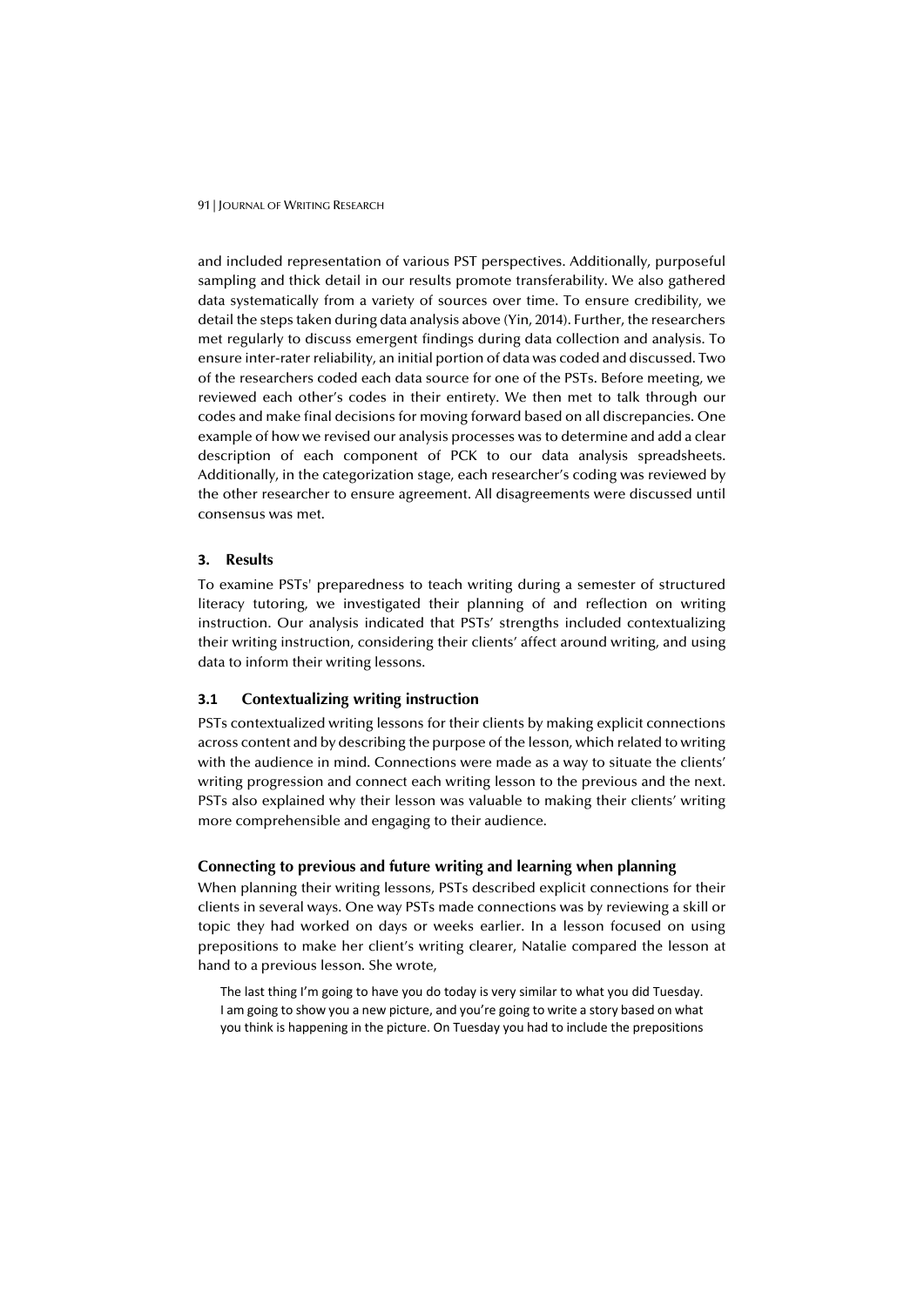"on", "in", and "at". Well, today you are going to learn a new preposition that I want you to include in your writing. This preposition is "to".

Natalie described how her client was engaging in repeated practice by using images to generate ideas for practice with prepositions. She also explained how the lesson built on the previous by reminding the client of the prepositions he had already practiced and then introducing a new preposition.

Another example was Sophia explaining to her client how she was going to release control gradually (Pearson & Gallagher, 1983), based on previous writing lessons. Sophia reminded her client of a prior writing lesson where she had modeled how to complete a graphic organizer including a topic, main ideas, and details. Next, she reminded her client of the previous session, in which they had collaboratively brainstormed ideas for a topic. Then she explained what her client would be doing and how it was going to build on the last lesson. She wrote, "So today, you are going to make an idea web all by yourself. Last time, we did it together, but today you are going to do it by yourself."

Not only did PSTs make connections to previous lessons, but they also made connections to the writing that would happen in future sessions. For example, in one lesson where Kate was supporting her client with understanding informative writing structure, she stated, "On Thursday, we are going to write a paragraph together using what we know about the topic, supporting, and concluding sentences." Within this lesson, Kate and her client used a mentor text to practice identifying paragraph components and discussing their purpose. Kate then connected this activity to a future lesson where her client would create a paragraph with those same components. Likewise, at the conclusion of a revision lesson, Morgan described what her client would do in the next session and why it was important. She wrote, "Next week we will take a closer look at word choice in your writing. This will enhance your writing and really pull the reader in." Overall, we identified that PSTs had knowledge of how to make connections across time for their clients in relation to their writing, as well as how to support their clients with connecting to their audience.

#### **Connecting to the audience**

PSTs contextualized writing lessons by planning out client-friendly descriptions of the purpose of the writing and how it related to the audience, or reader, of the text. For example, in one of her lesson plans, Morgan stated:

We all experience and perceive events and things in life very differently. Those differences are what set us apart and make us unique. That means that our writing is unique and offers readers a little glimpse into who we are as a person.

During their voice and word choice work, Morgan supported her client with considering the audience when drafting. Several representative lesson plan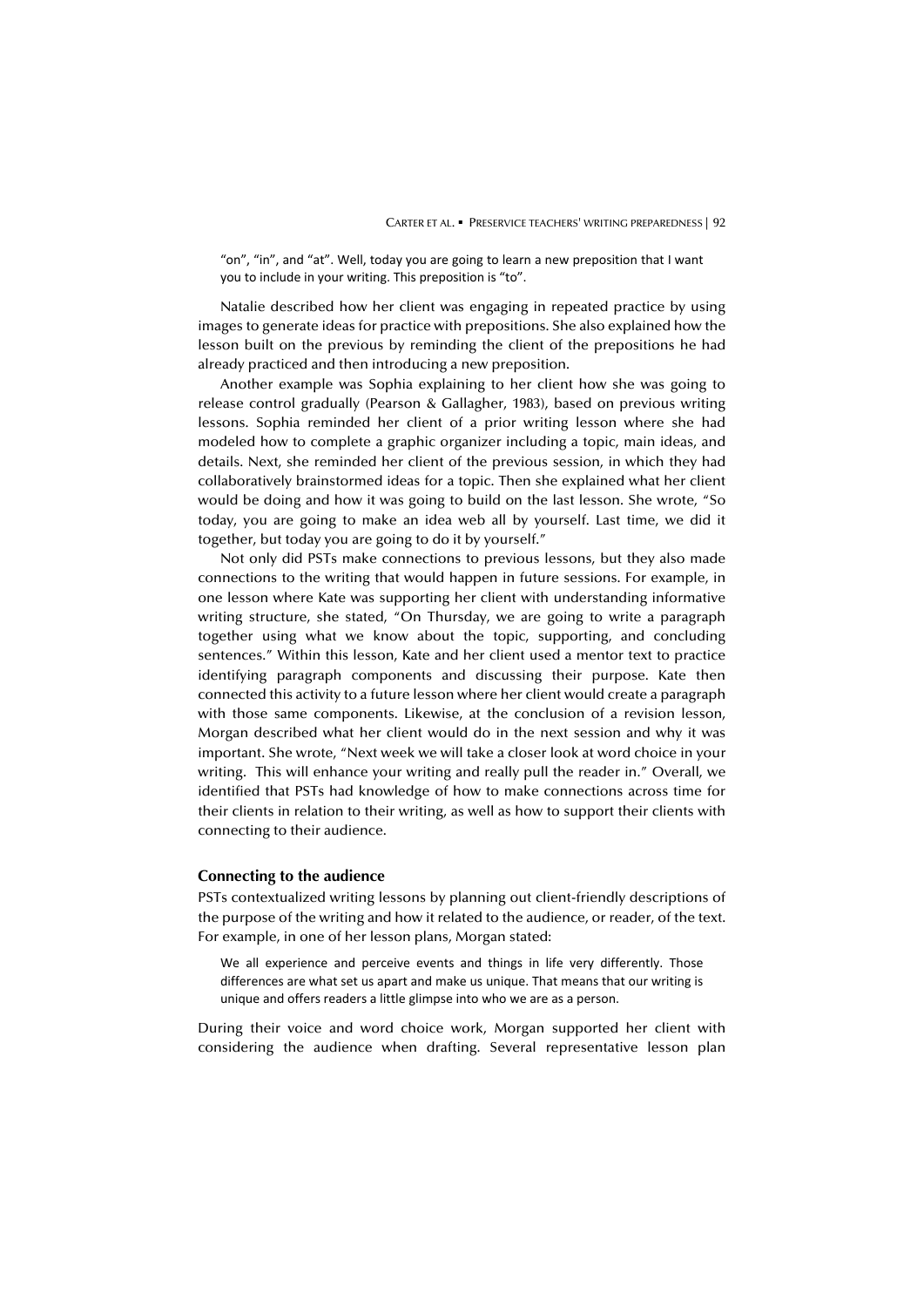examples are included in Table 6 that highlight ways Morgan supported her client with the goal of connecting to the reader when drafting.

Natalie also incorporated the audience in dialogue by describing the purpose of the day's writing lessons. In another preposition lesson plan, she wrote, "I am having you learn prepositions because they appear in writing all the time! They are important to learn how to use because they let our reader see how different things are related to each other." Additionally, Kate emphasized the importance of writing in logical order so the reader can make sense of the writer's ideas. Kate used a hamburger graphic to support her client's understanding of paragraph structure. In one lesson, she explained:

The first sentence in a paragraph is called a topic sentence. A topic sentence introduces the reader to the subject or focus for the paragraph. If we were thinking of a hamburger, this sentence would be the top bun. This is the first thing on a hamburger, and so is the topic sentence.

| Writing<br>Trait | <b>Representative Quote</b>                                                                                                                                                                                                                                                   |  |  |
|------------------|-------------------------------------------------------------------------------------------------------------------------------------------------------------------------------------------------------------------------------------------------------------------------------|--|--|
| Word<br>Choice   | "Next week we will take a closer look at word choice in your writing. This will also<br>enhance your writing and really pull the reader in."                                                                                                                                  |  |  |
|                  | "Today, we're going to briefly learn about word choice. Word choice is a crucial trait to<br>writing in that it creates clarity, ensures understanding, and creates pictures in the<br>reader's mind."                                                                        |  |  |
|                  | "Word choice brings writing to life and helps the reader paint a picture in their mind as<br>they read."                                                                                                                                                                      |  |  |
|                  | "Do you remember why transition words are important in our writing? They connect all<br>of our ideas throughout our writing to make the message clear to the reader."                                                                                                         |  |  |
|                  | "Let's now read through your swimming writing piece and I want you to highlight<br>words you would like to change or spots where you could easily add a few more details<br>and your message will be more clear, concise, and paints vivid pictures in the reader's<br>mind." |  |  |
| Voice            | "The next writing trait we looked at was voice. We discussed how voice makes your<br>writing authentic and captivates your audience."                                                                                                                                         |  |  |
|                  | "Your audience should hear [your] voice in every paragraph."                                                                                                                                                                                                                  |  |  |
|                  | "Today, we will specifically focus on verbs and how they impact voice. Strong verbs add<br>more detail and paint a more vivid picture in the reader's mind."                                                                                                                  |  |  |
|                  | "When voice is strong in a piece of writing, [readers] often feel the emotions of the<br>author and/or the characters in the story."                                                                                                                                          |  |  |
|                  | "Strong verbs in writing really create a good mental picture for the reader."                                                                                                                                                                                                 |  |  |

*Table 6:* Representative examples from Morgan for connecting to the reader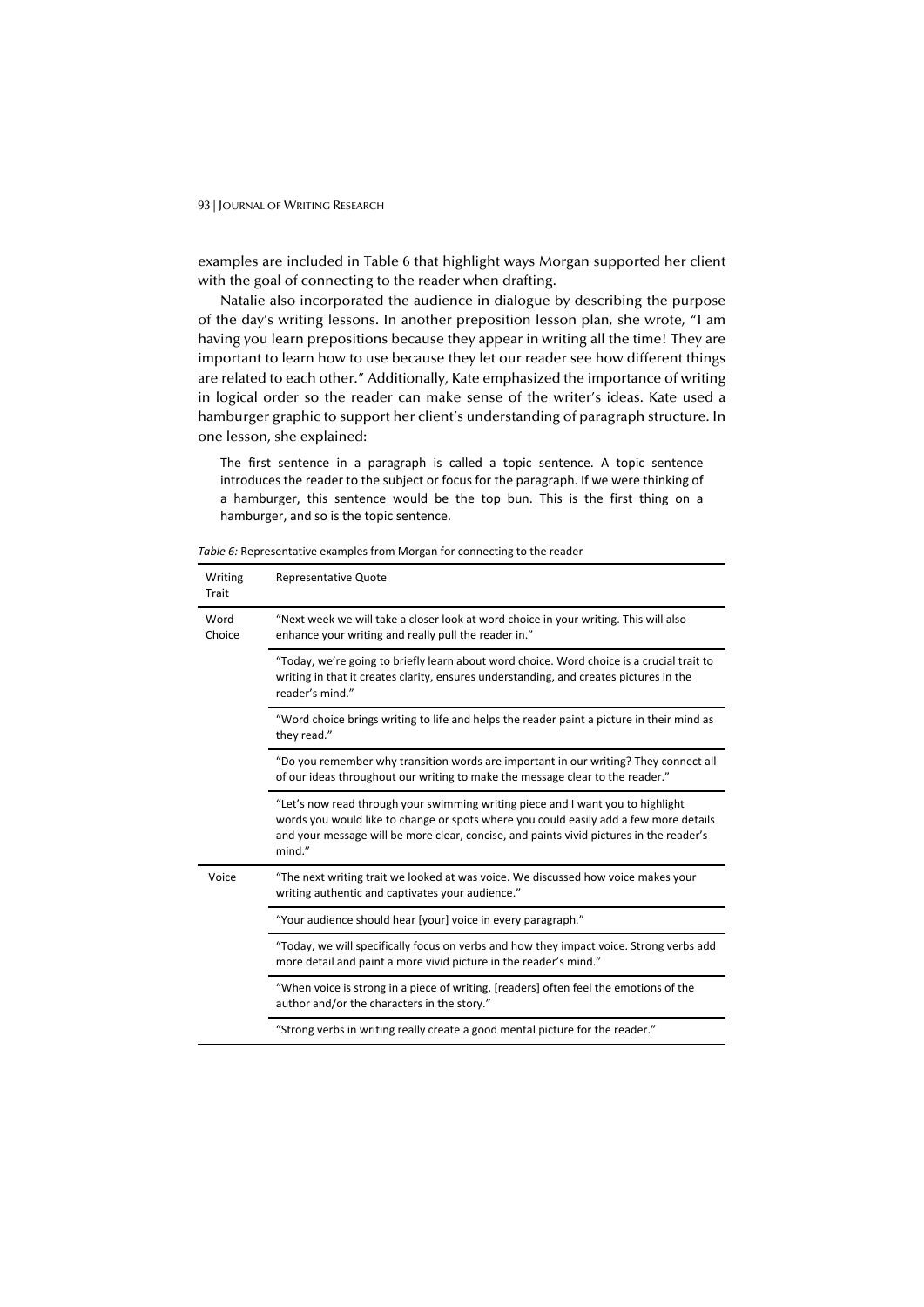Lastly, Sophia planned to discuss the purpose of a lesson on adding details into writing to make the writing clearer to the reader. In her lesson plan, she stated, "What is the purpose of adding details to our writing? Relative ideas and details make our writing more descriptive. It helps our readers more clearly see what we are trying to get across." In explaining the purpose of writing lessons to their clients, PSTs consistently discussed how the lesson would make the writing more comprehensible and engaging to their readers and benefit their clients' writing skills.

Although PSTs regularly made connections for writing across time and to the reader, they did not frequently demonstrate an ability to explain the connection between writing and other aspects of literacy. For instance, Kate was observed moving from reading instruction to writing instruction without summarizing the lesson or providing an adequate transition to support the client's thinking. More specifically, her supervisor noted, "Then you move on to writing. Provide her with explicit transitions between learning experiences. Sum up her work on retelling before moving forward so the transition is not so abrupt." Similarly, on two occasions, Morgan was observed moving from a writing lesson on voice to a word study lesson without debriefing or reminding her client how the lessons were related. These were missed opportunities to show the client how she might connect what she learned in one literacy domain to support another. Sophia also missed an opportunity to situate her writing lesson by relating it to the reading lesson for the day. When finishing up a brainstorming lesson, Sophia wrote in her lesson plan that she would have her client practice independently. However, she abruptly moved to her reading lesson for the day without reviewing the purpose of the writing lesson or its connection to the upcoming reading activity. While PSTs demonstrated how to make connections between future and previous writing lessons and make connections to the audience, they were still grappling with making connections across literacy components.

# **3.2 Considering client affect around writing**

During tutoring, PSTs provided individualized writing instruction by considering client affect for writing. Below, Sophia's reflection on her new understanding of writing motivation is representative of realizations around client affect that PSTs had throughout the semester:

I now see that literacy instruction hinges on students being motivated... As teachers, we need to foster that love by making literacy a positive experience. While we must still cover the [basics], making sure students love to read and write is the most important. Once they develop a love for reading and writing, they will want to work to be better at it so they can continue to do it. After this semester, I truly believe that motivation is the biggest key in literacy instruction.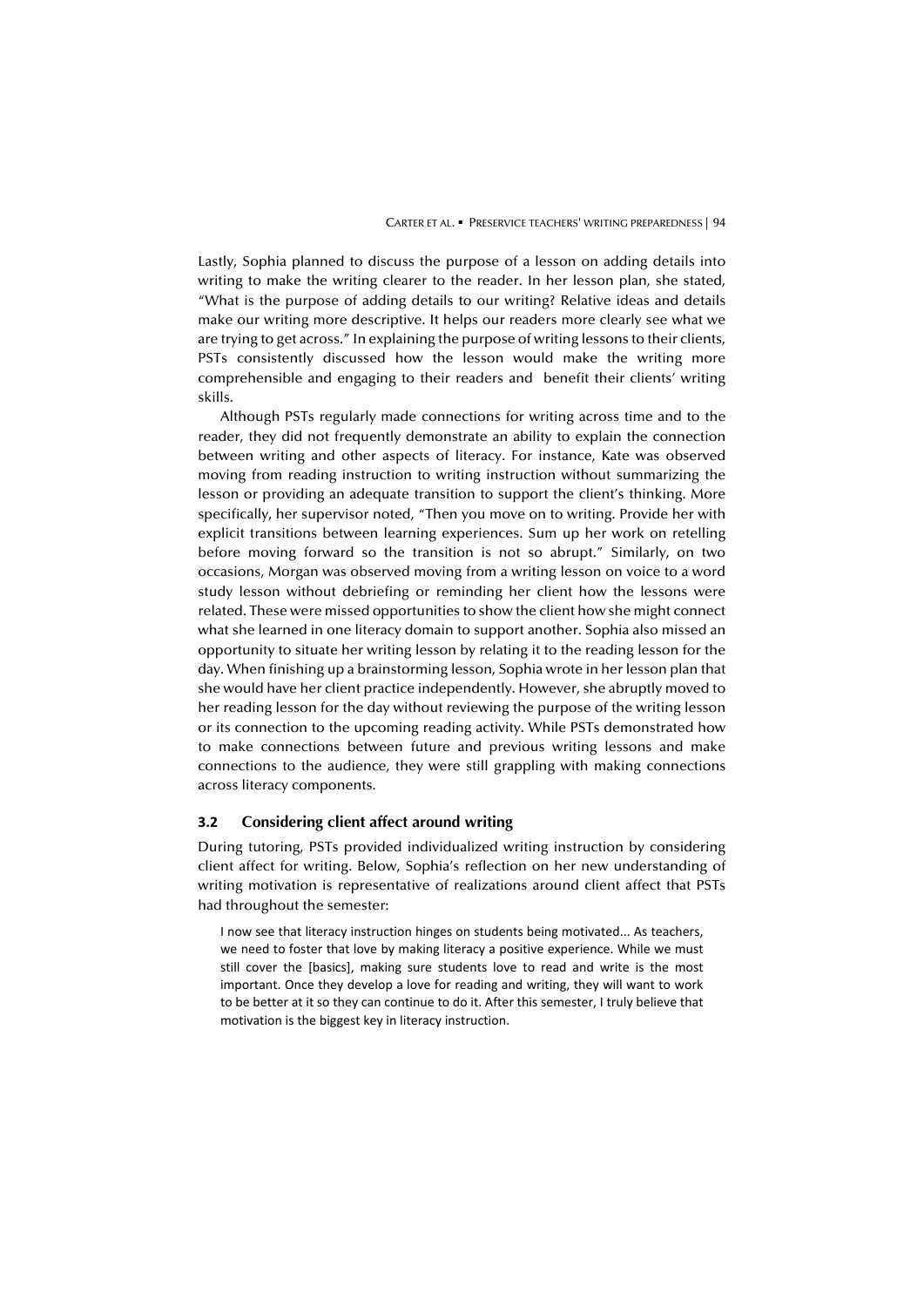It was clear that PSTs understood the importance of frequent encouragement and engagement when supporting clients' writing to foster motivation. Below we discuss how PSTs incorporated clients' interests and choice to promote writing engagement. We then explore how PSTs encourage clients throughout the writing process.

# **Using interests and choice to promote writing engagement**

Each PST worked to engage their client during writing by considering client interests and allowing choice. PSTs often gave their clients total or structured choice on writing topics in hopes of increasing their engagement and motivation to write. For example, when reflecting on her writing practice, Natalie explained how she presented her client with funny and engaging pictures to choose from and write about. She reflected on the importance of incorporating pictures to help prompt and engage her client in the writing process. Similarly, Sophia gave choice in prompts while administering writing assessments. She wrote, "To collect a writing sample, I gave her three pictures to choose from. She chose the picture of the unicorn for her prompt." In this lesson, Sophia was praised for the engagement that her supervisor observed and attributed to the topic she chose for her client. Furthermore, while offering her client complete choice on writing topics, Sophia would come to tutoring prepared with topics for her client in case she had trouble choosing her own topic. The topics Sophia brainstormed were based on her client's interests, including school, unicorns, and sea otters. Morgan also offered her client options for writing prompts for their semester-long writing project. In her final report to the parents, Morgan explained the importance of client choice, stating "Freedom of choice brings the fun and excitement back into writing." When clients were not given a choice of topics, PSTs chose topics that were related to their clients' interests. One example of this includes Natalie's discussion of how she assessed her client's writing progress by using a writing prompt based on whales and sharks, since she had learned that her client loved ocean animals. Overall, PSTs understood the importance of client choice and engagement when planning for writing lessons.

# **Encouraging clients throughout the writing process**

In addition to considering engagement, PSTs often considered their clients' affect by encouraging them to identify as writers, specifically by offering encouragement during the writing process. This praise came primarily in the form of general feedback that promoted a positive disposition toward writing (i.e., feedback that may not specifically relate to the lesson at hand). For instance, during a writing lesson, Kate praised her client for her hard work and complimented her perseverance during the writing process. By the end of the semester, Morgan and Kate began including possible encouragement for their clients' writing in their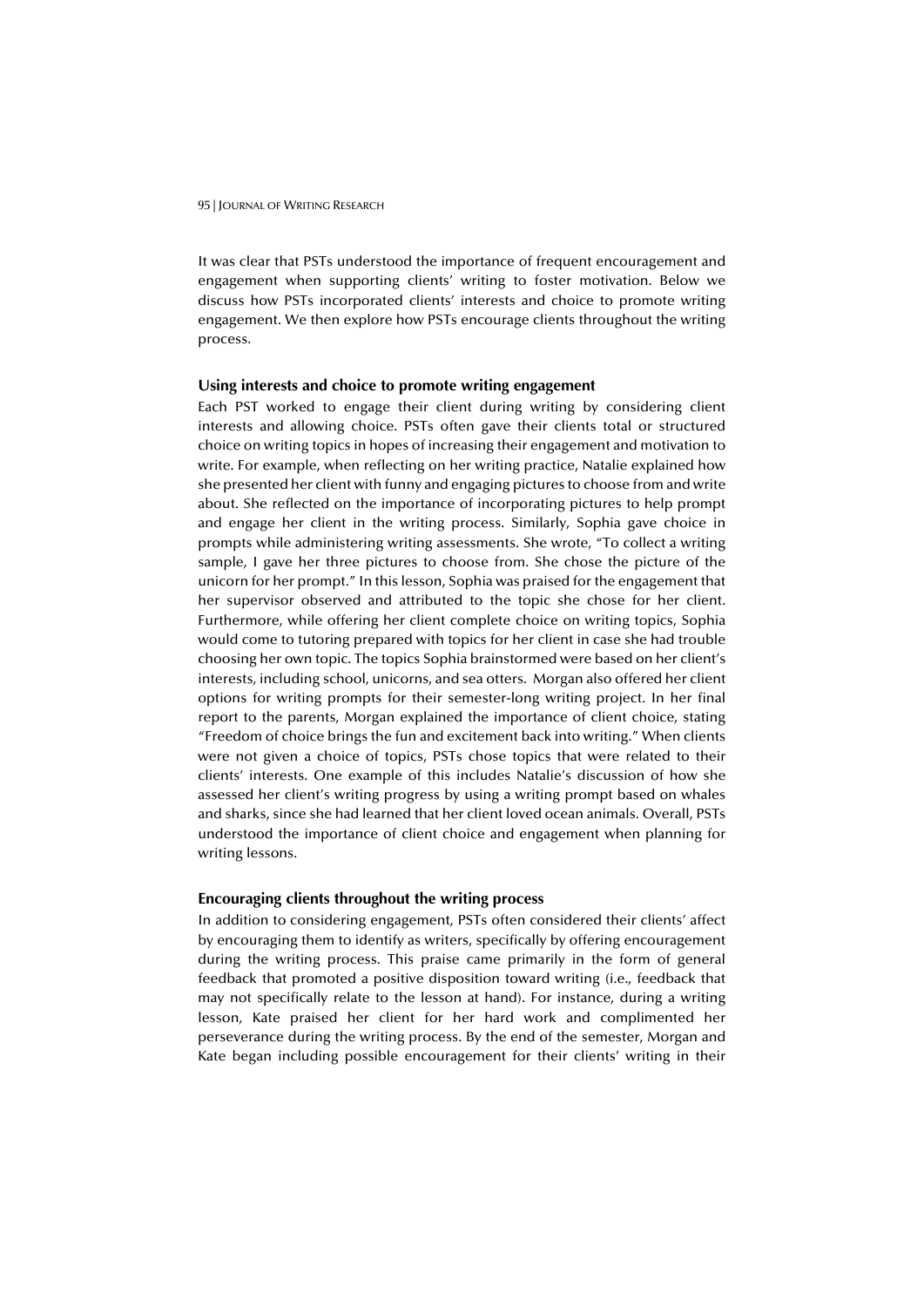lesson plans. Based on previous lessons, Morgan planned her dialogue for upcoming lessons to include concrete reasons her client was successful throughout the writing process. Morgan also included dialogue to build excitement around the client's narrative, which they had worked on all semester. Morgan's supervisor's observation notes complimented her for being present and encouraging: "As she writes, you are right there with her, actively engaged, and encouraging her." Natalie and Kate also planned praise for their clients based on their "hard work" during writing. In planning how to discuss her client's rough draft, Kate planned to "pick one to two positive comments on her writing process and one to two positive comments on her actual writing."

Based on their lesson plans and observation feedback, PSTs honored the writing process and the work clients put in; however, their encouragement sometimes lacked specificity. Their encouragement of the writing process was primarily related to writing dispositions, as opposed to providing specific positive feedback to indicate what writing behaviors should be replicated. While Kate was observed giving specific verbal praise in most writing lessons, she was occasionally vague with her feedback by saying things like, "You're so smart." When teaching a lesson on informative writing, she received feedback to "Be sure to compliment her also on the specifics in her writing that align with the expectations that were set." Similarly, Morgan's observation feedback noted that she sometimes commented on "how easy" a task should be due to previous practice with the strategy, not offering the client specific praise on what she had accomplished thus far to make the task less challenging.

In sum, integrating client choice in an engaging writing environment demonstrated that PSTs understood the importance of considering how their clients felt about writing and their writing abilities. However, PSTs were still grappling with providing specific feedback on their clients' writing.

# **3.3 Using data to plan writing lessons**

As the semester ensued, PSTs planned and implemented their lessons based on data. PSTs demonstrated their ability to use assessment data from previous sessions, as well as to use reflections on their practice. They showed that they were able to determine their clients' progress in writing at the conclusion of each session. That progress was used to plan lessons that build on one another. PSTs also evaluated the effectiveness of their instructional decision-making around writing instruction.

#### **Building on client progress**

PSTs identified client growth towards their writing goals and determined specific next steps to build on client progress. Early in the semester, Morgan used her client's opinion writing sample to explain strengths and thus determine next steps for drafting. Morgan reflected, "Her ideas are great, but more details would help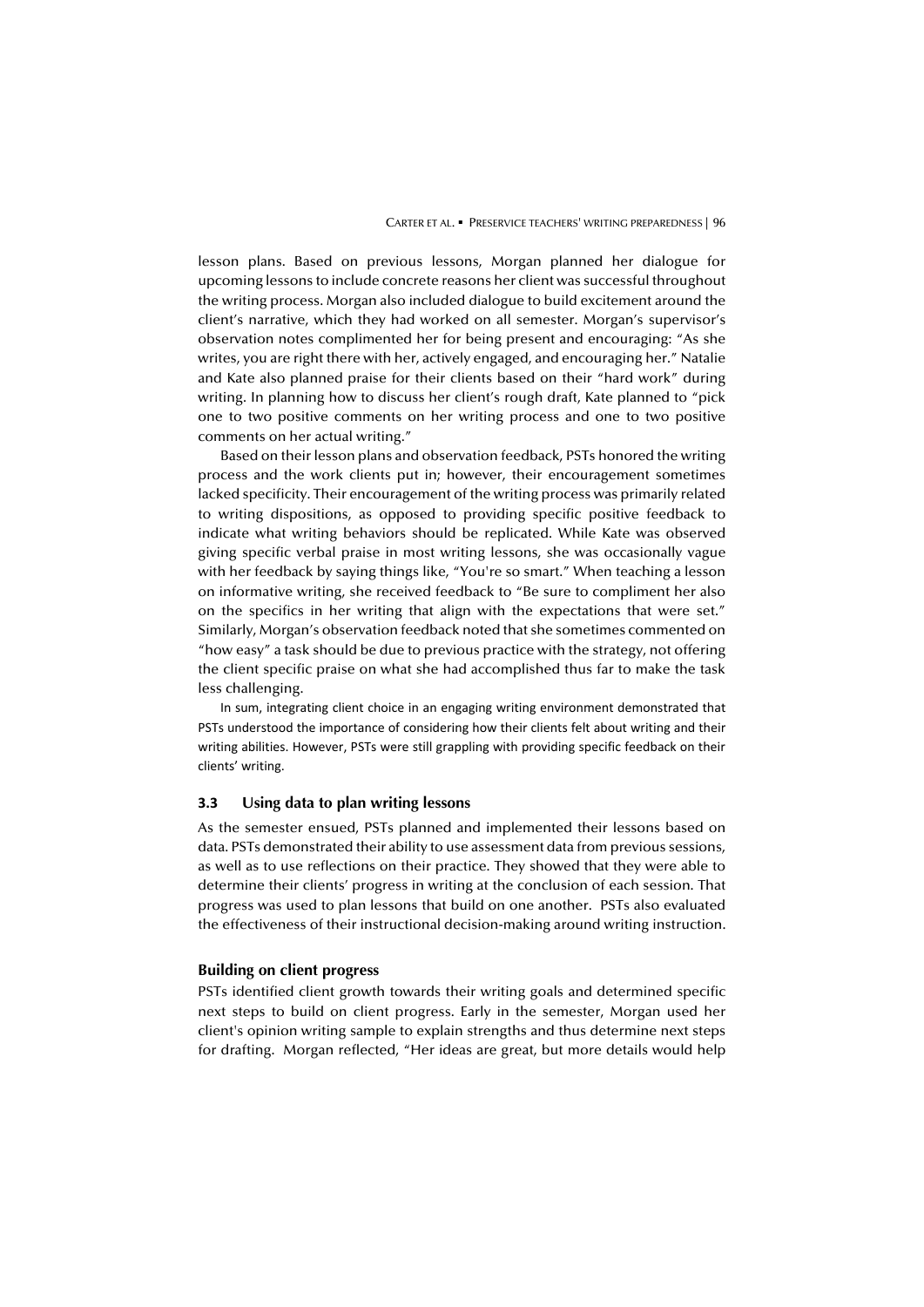paint a more vivid picture in the reader's mind as they read [her] piece." Morgan's next lesson was focused on using details to further develop her client's opinion in her writing. Similarly, Kate evaluated her client's progress on paragraph structure in the middle of the semester:

We have been working on writing paragraphs for several weeks. [My client] does not have a strong understanding of the components of a paragraph and how she can demonstrate them herself. She relies heavily on sentence frames to help her write her paragraphs, but doesn't understand the sentence's purpose. She needs a deeper explanation of the components and needs to practice writing them.

After this lesson, Kate took a step back and spent two lessons identifying paragraph structure in mentor texts with the support of a graphic organizer. In the next lesson, she had the client use the same graphic organizer to write a paragraph. Another example of PSTs building on their clients' progress was Natalie realizing her client was ready to build on his understanding of prepositions. In her lesson rationale she wrote, "[My client] has used the prepositions "on' and "in" in his writing. He has used those prepositions proficiently." After this lesson, she had her client use all the prepositions they had practiced in one writing piece.

In addition to planning individual lessons rooted in client progress, three of the PSTs demonstrated their understanding of planning consecutive lessons that built on client progress. Table 7 shows learning targets from the lesson plans of Morgan, Sophia, and Kate. Based on a specific focal area for their clients' writing (e.g., voice), the PSTs planned multiple lessons to build on client progress. For example, Sophia began by ensuring that her client understood the importance of details. Next, she supported her client in putting details into a graphic organizer. Finally, she had her client independently include details in her writing.

While Natalie's learning targets did not necessarily show a clear trajectory, her reflections indicated that she was responsive when her client needed additional support. She realized her client did not understand the main idea and details, so she decided to do a mini lesson on these topics and then modeled how to complete a corresponding graphic organizer.

PSTs used their evaluation of their clients' writing progress to guide their lesson planning, and they began having their clients evaluate their writing toward the end of the semester. On her end-of-semester reflection, Kate stated she had started talking with her client to identify "what she did well and what she could improve." Observation notes from the end of the semester also indicated that Kate tried a few strategies to have her client evaluate her writing. In a later tutoring session, one supervisor noted: "You have her read the paragraph aloud and when she finishes, and you have her evaluate her writing against your expectations."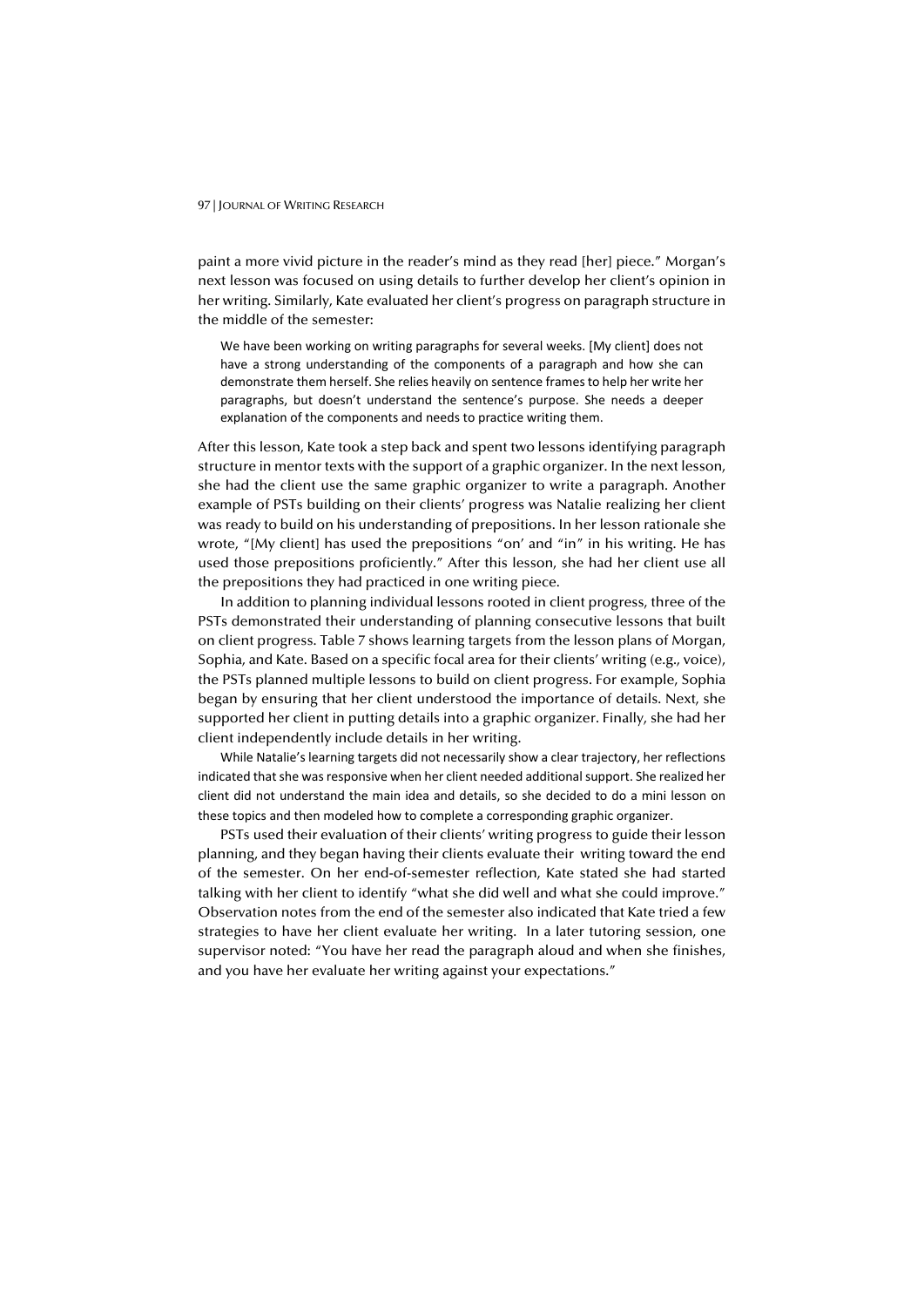#### CARTER ET AL. ▪ PRESERVICE TEACHERS' WRITING PREPAREDNESS | 98

*Table 7:* Consecutive learning targets to build on client writing progress

| <b>PST</b><br>Name | Focus                  | <b>Learning Targets</b>                                                                                                      |  |
|--------------------|------------------------|------------------------------------------------------------------------------------------------------------------------------|--|
| Morgan             | Voice                  | At the end of today's lesson, Ella will be able to explain and identify voice in<br>writing.                                 |  |
|                    |                        | After today's lesson, Ella will be able to identify strong and weak verbs used<br>in writing.                                |  |
|                    |                        | At the end of this lesson, Ella will have a good understanding of how to use<br>her voice to make her writing authentic.     |  |
|                    |                        | At the end of this lesson, Ella will be able to read other client's work and<br>highlight where their word choice is strong. |  |
| Sophia             | Supporting<br>Details  | She will be able to explain why writing is better with details.                                                              |  |
|                    |                        | With my prompting, she will include details in her paragraph by referring to<br>the details in her idea web.                 |  |
|                    |                        | She will be able to include a main idea with two supporting details in her<br>paragraph.                                     |  |
| Kate               | Paragraph<br>Structure | I can highlight the components of a paragraph in a passage by using my<br>Parts of a Paragraph graphic.                      |  |
|                    |                        | I can write a paragraph with the help of supports, modeling, and my parts<br>of a paragraph graphic.                         |  |

On the other hand, Morgan's lesson plans and observation notes did not evidence work with her client to evaluate the client's writing against any type of stated expectations. However, Morgan had her client evaluate other grade-level writing samples. Morgan also considered the value of rubrics retrospectively when reflecting at the semester's end. She stated, "A rubric would have provided a detailed visual of expectations," which Morgan thought would be helpful to her client during the writing process, as well as when looking at the client's finished drafts. Overall, this showed PSTs had knowledge of using client progress to plan future lessons but were not as proficient in providing their clients with opportunities to self-evaluate their progress.

# **Evaluating writing instruction**

PSTs contemplated their success in implementing specific writing strategies and activities, as well as the impact of those strategies and activities on their clients' writing. Sophia's end-of-semester reflection described a shift in her thinking about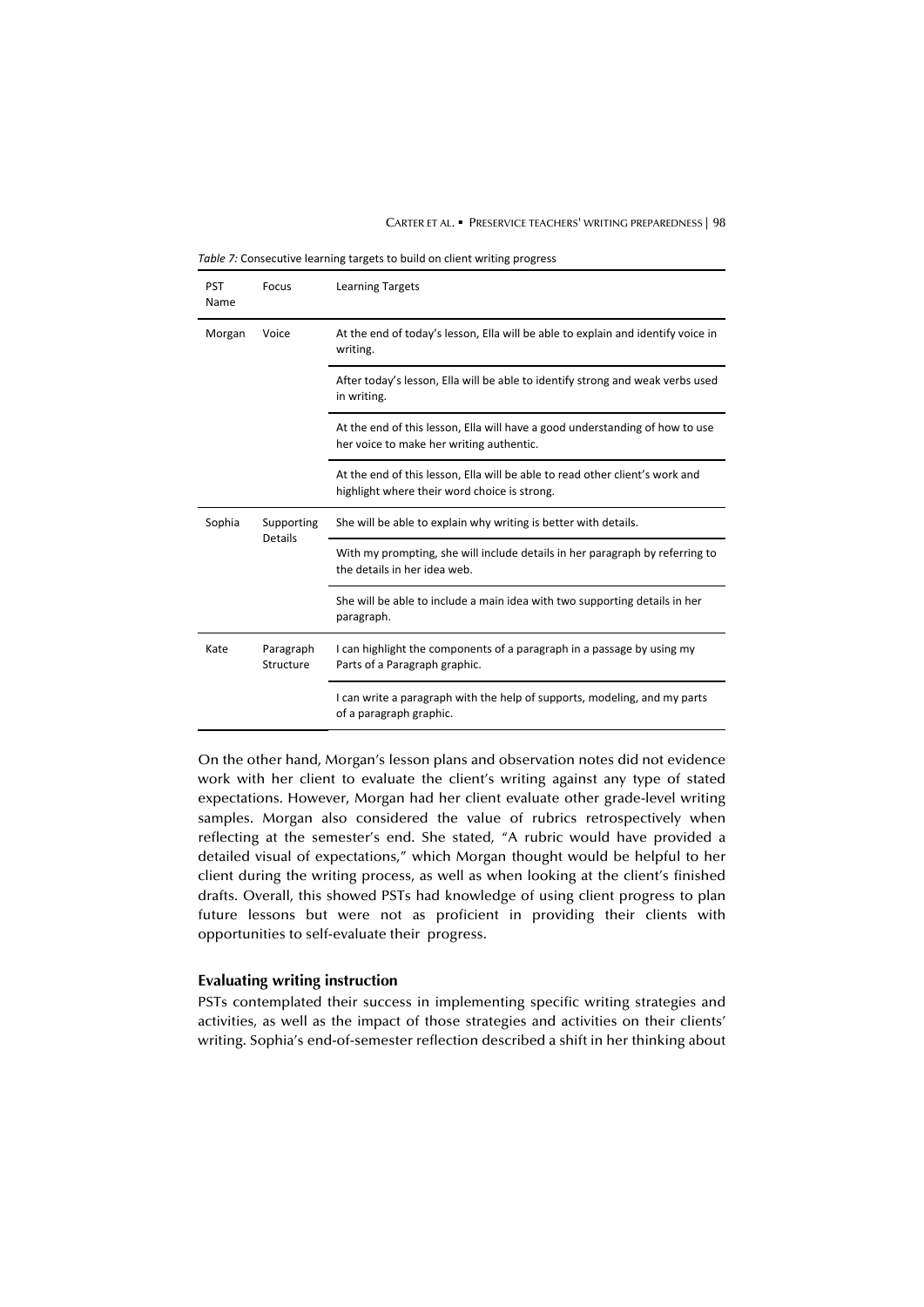the importance of planning lessons that account for depth and not breadth, which was representative of how her peers also evaluated their writing instruction:

At the beginning of the semester, I think I subconsciously believed that literacy instruction was a progression of single lessons with one practice lesson in the middle. What I mean by this is that the teacher would teach one lesson about a specific piece of literacy, allow one lesson space for practice, and then move on to the next lesson...Now that I have worked with a student over a long period of time, I realize that students often need more than one practice. Depth is a lot more important than breadth.

Morgan's evaluation of instructional decision-making also showed her understanding of providing sustained practice. She noted that despite taking multiple instructional approaches to support her writing with organization, her client was not progressing toward her learning goal of being able to "organize her thoughts in a graphic organizer and then arrange them to create a cohesive paragraph, using strong transition words to connect ideas." Evaluating her approach to this goal mid-semester, Morgan realized it was too extensive for the time allotted. Morgan stated that working toward the goal had been "a little overwhelming." She decided to take a step back; she allowed her client to choose a piece of writing previously completed and revise it to focus on organization. Morgan first spent time supporting her client in adding a few needed paragraphs. After several sessions, they shifted to revising for transition words. Morgan evaluated her goal, her approach to the goal, and her client's progress, eventually adjusting her instruction to better meet the client's needs.

Kate also evaluated her writing instruction and specifically her graphic organizer use when working on paragraph organization. In her final report, Kate stated that graphic organizers helped her client to use topic, supporting, and concluding sentences more independently. However, Kate described this success as related to instructional variety, as she used several different approaches to graphic organizers. For example, she would often transcribe her client's ideas into the organizer to practice idea generation and later have the client fill out a similar graphic organizer independently. As she evaluated her instructional choices, Kate began to understand the contexts in which her client would benefit from specific uses of graphic organizers.

As PSTs worked with clients, they showed an understanding of using data to inform their teaching. They identified their clients' progress to plan consecutive lessons that built on one another. They also evaluated their writing instruction. In closing, Morgan's thoughts at the end of the semester demonstrate how PSTs used data to plan their writing lessons: "Seeing how each lesson played an integral part into the overall success made me much more aware of how necessary it is to plan, come prepared, and reflect on all the pros and cons of each lesson."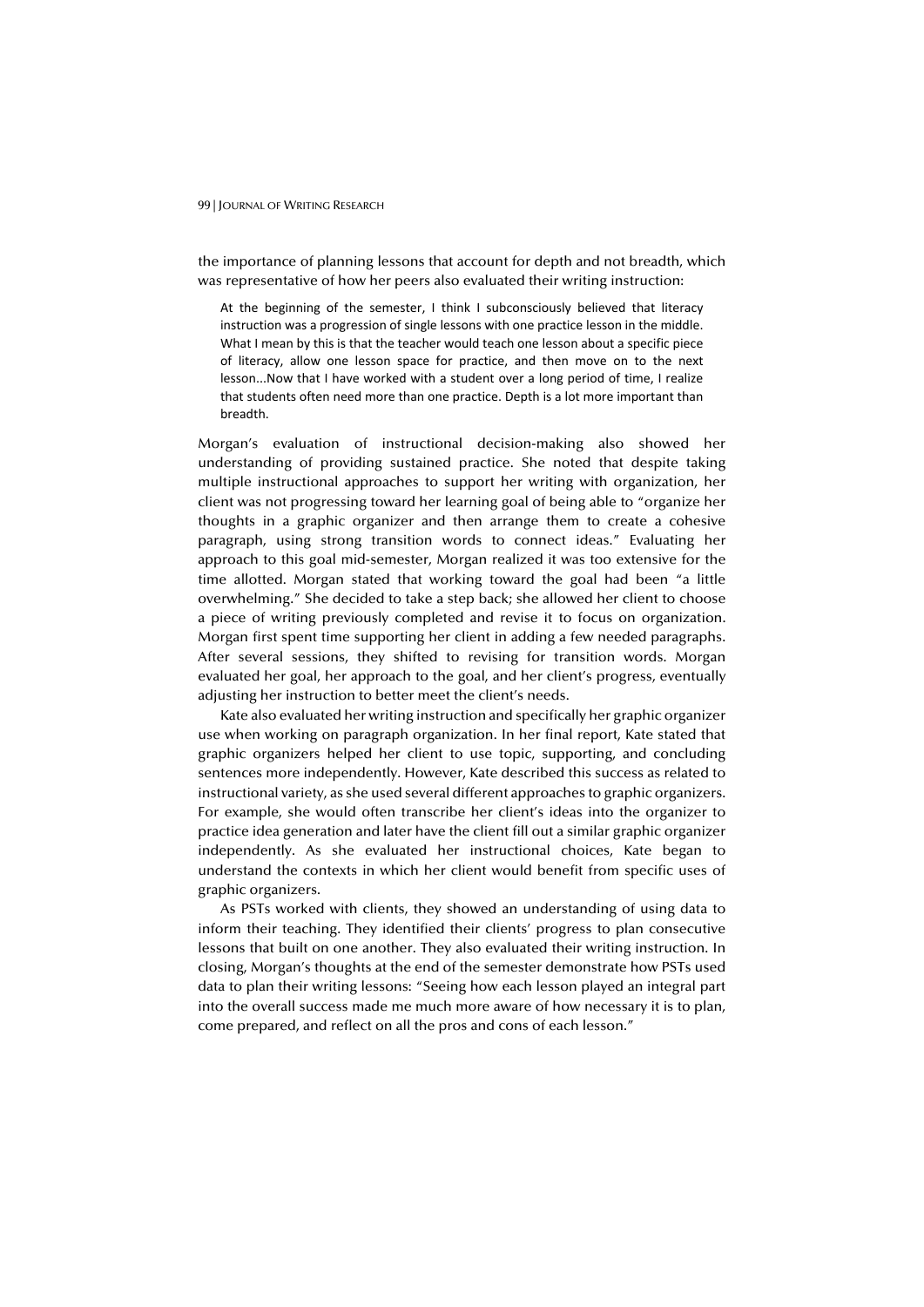CARTER ET AL. ▪ PRESERVICE TEACHERS' WRITING PREPAREDNESS | 100

# **4. Discussion**

We examined PSTs' preparedness to teach writing through the lens of pedagogical content knowledge (PCK). To look at authentic engagement with writing instruction, we focused on structured literacy tutoring in a university-based clinic. Because little is known about the PCK of PSTs, as related to writing, we used a multicase study which allowed for an in-depth consideration of the intricacies of PSTs' preparedness to teach writing. Based on the sampling process employed, our results represent the preparedness of PSTs whom we considered success cases in our clinic.

Findings indicated that PSTs helped their clients contextualize writing lessons. They also understood the importance of considering clients' affect toward writing. Finally, they began using data to inform their writing instruction. However, not surprisingly given the literature documenting the challenging nature of writing instruction (Bomer et al., 2019; Carter & Townsend, 2022; Ferris, 2007; National Writing Project & Nagin, 2003; Street, 2003), PSTs were "grappling" with aspects of their writing instruction, which are described below and provide insights on their PCK related to writing. We first situate our findings in relation to other research. Next, we describe how the context of this study (i.e., a university-based literacy clinic) may help to foster PSTs' PCK for writing.

# **4.1 Alignment with previous literature**

## **Contextualizing writing instruction**

PSTs supported their clients with connecting writing from one session to the next and with connecting their writing to the audience, both of which are in alignment with Universal Design for Instruction (UDI; CAST, 2018). Helping clients relate their learning for the lesson at hand to learning from previous and future lessons strengthens the connections among the material learned (Resenshine, 2012). Explicitly reviewing content and strategies, as well as connecting to what is to come, can support students with "recall[ing] words, concepts, and procedures effortlessly and automatically," which aids in "solv[ing] problems or understand[ing] new material" (Resenshine, 2012, p.13). Additionally, providing an authentic audience beyond the PST/tutor allowed clients to experience relevance and authenticity with their writing.

# **Considering affect towards writing**

Our PSTs worked to understand and use their clients' affect for writing (Piazza & Sibert, 2008), and they encouraged the writing process (Graham & Sandmel, 2011), both of which research identifies as key tenants of successfully facilitating students' writing development. Also, in alignment with UDI (CAST, 2018), PSTs used interests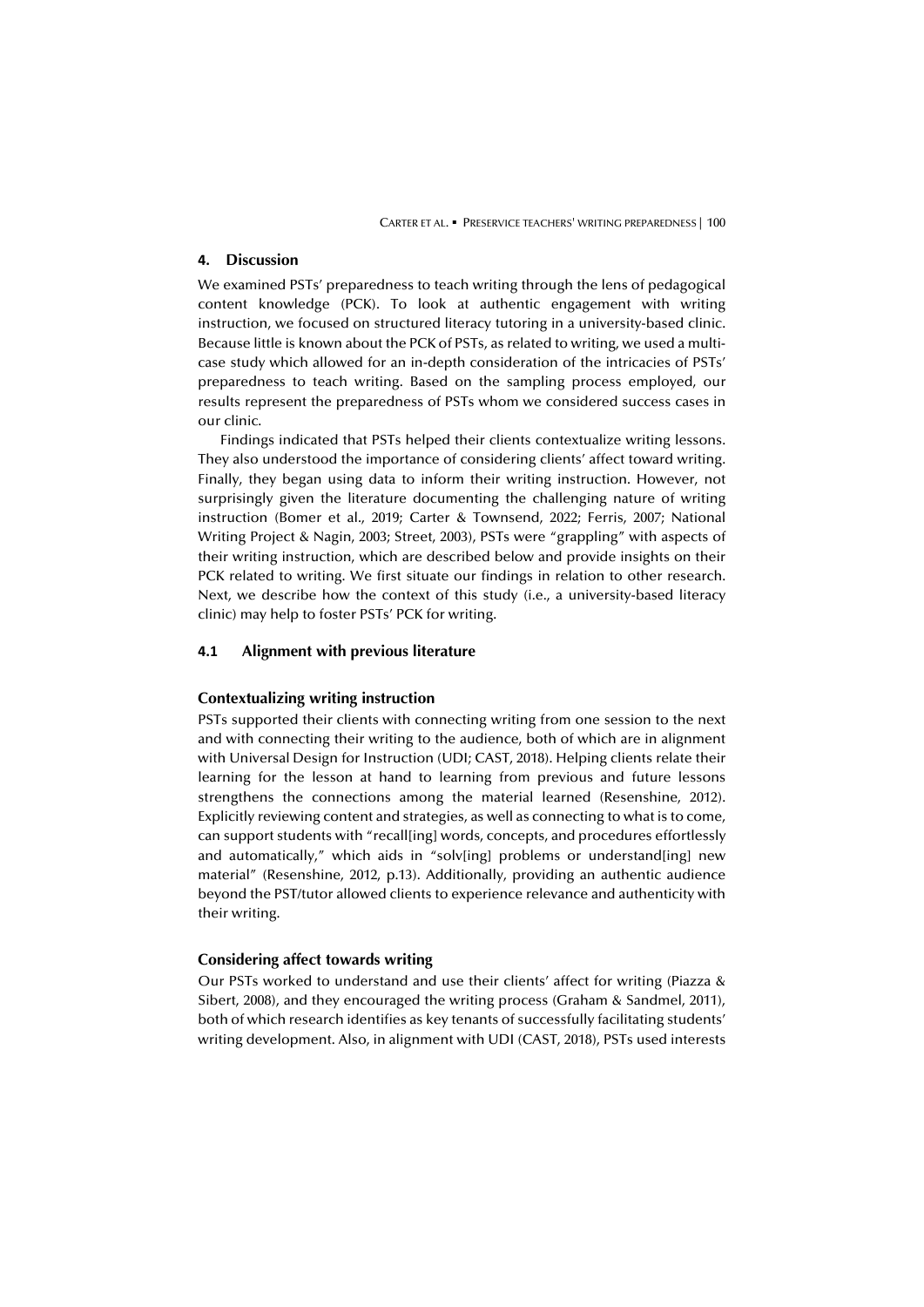and choice to promote writing engagement. UDI principles suggest that allowing choice in how learning targets are met can develop determination, pride, and connectedness to learning (CAST, 2018). Previous research shows that while PSTs value choice as part of writing instruction, they rarely include choice in their lesson plans (Grisham & Wolsey, 2011). However, our PSTs optimized their clients' autonomy related to writing and promoted clients' positive dispositions toward writing by using interests to inform their planning and allowing clients to choose their own writing prompts and topics (Piazza & Siebert, 2008). The body of research on writing instruction strongly suggests that one barrier to effective writing instruction is teachers oftentimes having negative dispositions toward writing and writing instruction (Gallavan et al., 2007; Myers et al., 2016). While we did not analyze data on our PSTs' dispositions, finding that our PSTs prioritized their clients' disposition toward writing was both surprising and refreshing.

# **Using data to inform planning**

Our data indicated that PSTs consistently evaluated their clients' writing performance, and they used this information to make instructional decisions, including planning lessons that built on progress from previous sessions. This finding extends previous research documenting the impact of consistent, sustained, and supported practice with writing assessment (Ars han et al., 2018; Dappen et al., 2008; Demsey et al., 2009). Dempsey and colleagues (2009) found that having PSTs look deeply at a few writing samples to practice assessing student writing, which our PSTs did, showed gains in their knowledge of writing assessment and self-efficacy for assessing writing. However, we noticed one area our PSTs needed support was using research-based rubrics to guide instruction and using client self-evaluation tools to support clients with evaluating their own writing.

Possibly related to their inexperience with rubrics, PSTs struggled to provide specific feedback for their clients' writing, both in-the-moment and after tutoring. They offered praise while their clients were writing, but this was primarily general feedback promoting positive dispositions toward writing. Parr and Timperley (2010) suggest that quality response to student writing must extend beyond generalities to include: information about students' performance relative to the desired performance, key features of the desired performance, and necessary steps to achieve the desired performance. When supporting PSTs with giving this type of feedback, previous research notes the value of engaging with explicit frameworks that concretely show what makes writing good or poor (Dempsey et al., 2009). However, assessment practice in their study, as well as writing evaluation in our study, included both expert and peer feedback, such as that the PSTs received in our literacy clinic.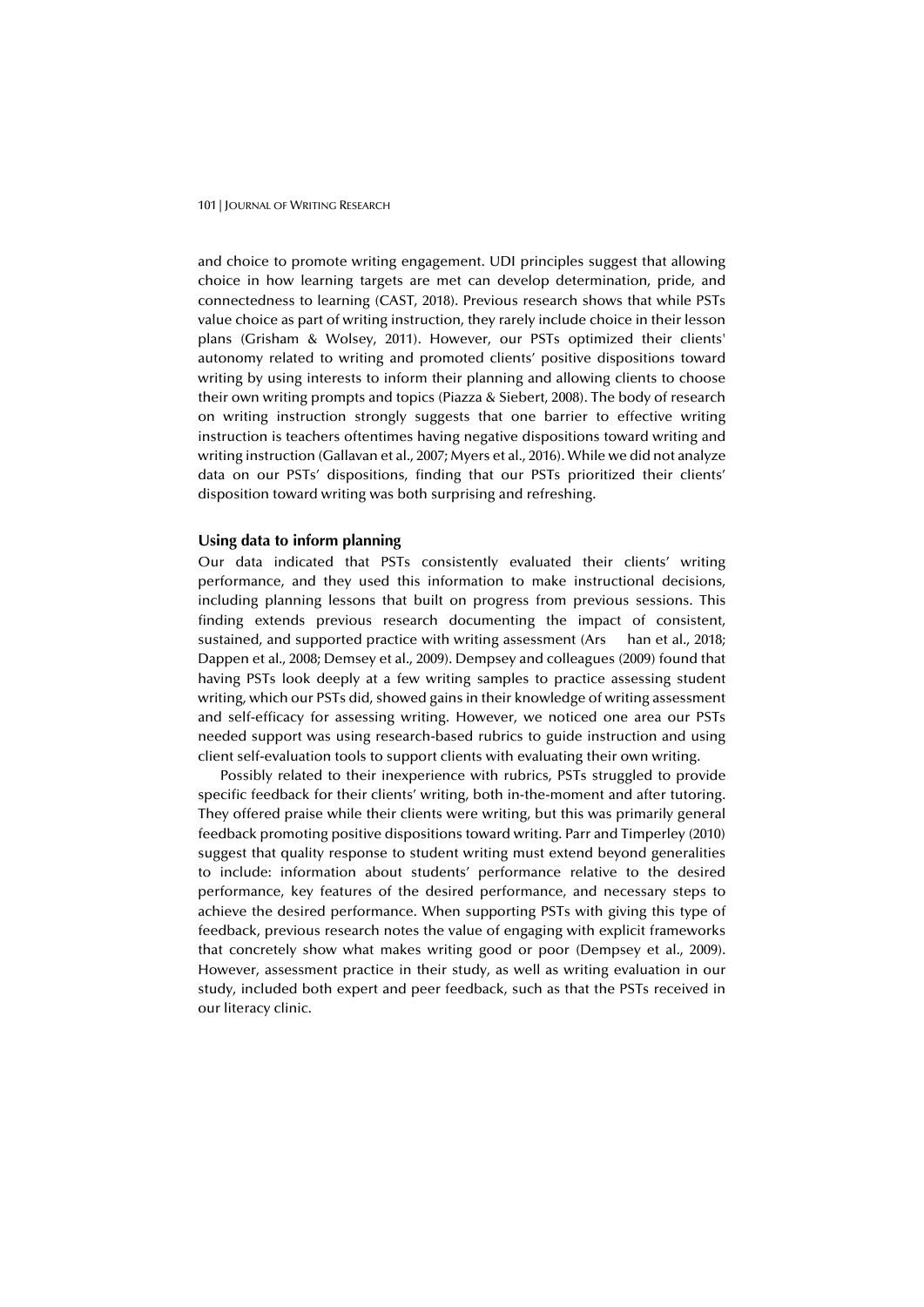CARTER ET AL. ▪ PRESERVICE TEACHERS' WRITING PREPAREDNESS | 102

# **4.2 Using literacy clinics as a space to foster PSTs' PCK for writing**

Like previous research (McGrath & Erwin, 2015), our findings indicate that structured field experiences, specifically university-based clinics, can impact the PCK of PSTs. While the power of writing methods courses (Martin & Dismuke, 2015), field experience with writing (Hoffman et al., 2019), and literacy clinics (Dunston, 2007) have been documented in the literature, clinics have been on the decline for decades (Morris, 1999). However, we argue that these spaces are a valuable tool in fostering PST's PCK for teaching writing.

Our PSTs contextualized their writing lessons and supported clients with connecting writing across sessions and to the audience. We argue that this indicates PSTs' specialized content knowledge of writing and their general pedagogical knowledge (Ball et al., 2008), or their understanding of what to teach and how to teach it (i.e., declarative and procedural knowledge) (Almasi, 2003). Additionally, PSTs' conditional knowledge (Almasi, 2003) of teaching writing, or knowing why, when, and under what circumstances to employ specific writing practices, was developing (Morrison & Luttenegger, 2015). They showed an understanding of clients by considering affect around writing and by using data to plan lessons. Despite this evidence of emerging PCK, we use the term "grappling" in this paper to acknowledge that, while promising, our findings note areas PSTs were struggling with PCK related to writing.

Areas where PSTs were grappling were primarily related to responding in-themoment during writing instruction. Considering a teaching cycle of planning, instruction/assessment, and reflection (Arshan et al., 2018), our observation notes and PSTs' reflections rarely mention in-the-moment decision making, or responsiveness around their clients' needs while writing (Griffith et al., 2015). However, research documents that teachers, and even teacher educators, struggle with in-the-moment responsiveness and feedback (Paulick et al., 2019). Previous studies (Griffith et al., 2015) recognize that this type of decision-making necessitates teachers using their conditional knowledge (Almasi, 2003), which requires drawing upon multiple facets of PCK.

We argue that our findings highlight the value of literacy clinics, which allow the space and support for PSTs to engage with students and practice their in-themoment responsiveness for writing. Clay (2003) described teaching as the "interactions of child with task, of teacher with child, and child with child, and how those [complex and contextually bound] interactions need to be different for different children" (p. 46). In literacy clinics, PSTs are not merely learning about writing instruction, but they are learning how to enact writing practices in dynamic situations.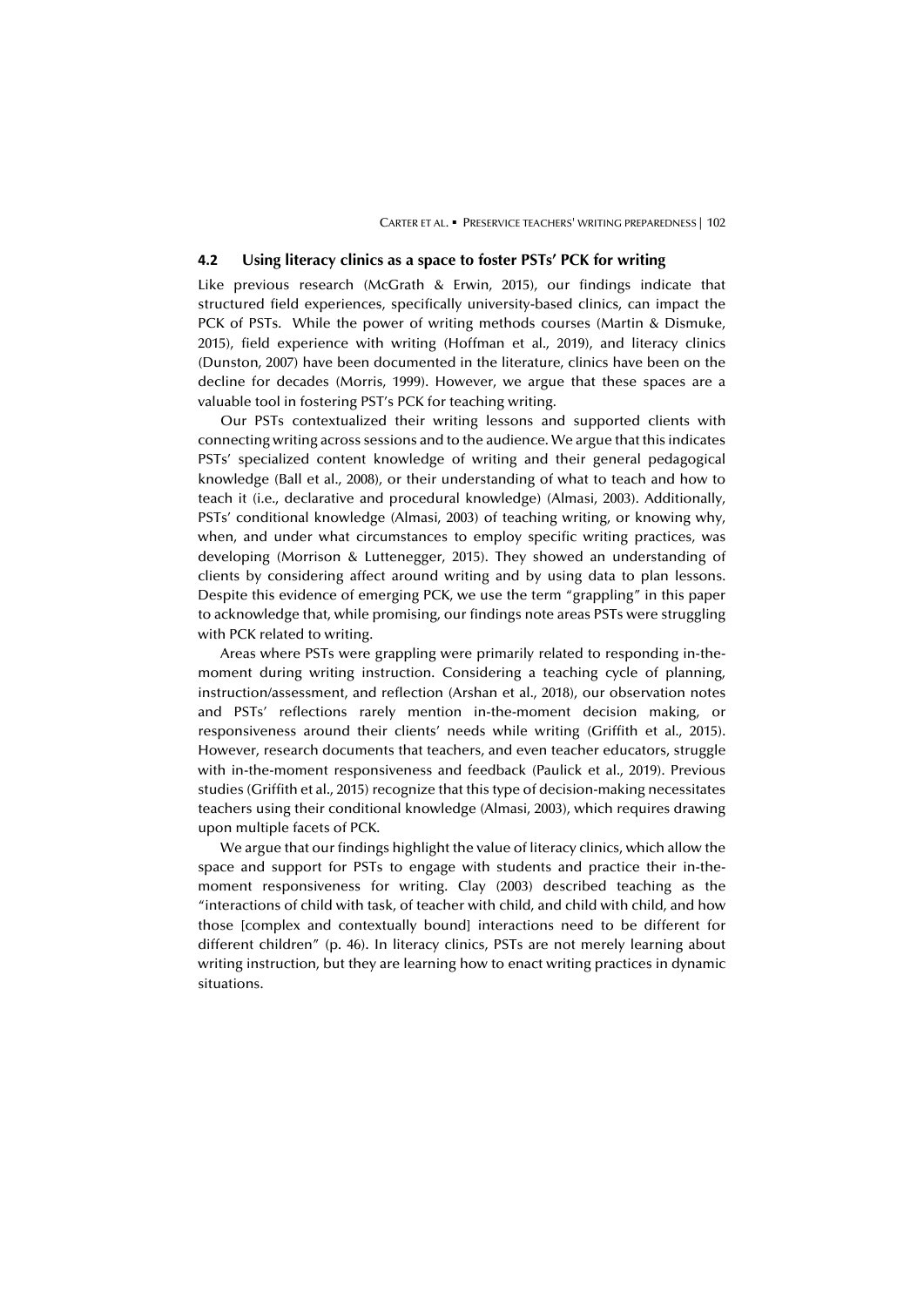# **5. Implications**

Our findings shed light on the intricacies of PST preparedness for writing instruction by looking at a snapshot of their practice in our literacy clinic. Findings also offer insights to TPPs more broadly, as they ensure their PSTs are prepared to teach writing effectively before they begin teaching. To situate our findings within this broader context, we return to Grossman and colleagues (2009) and suggest several additions, found in gray in Figure 2 below, to their three key concepts for understanding the pedagogies of practice in professional education. Figure 2 illustrates the cyclical nature of PST learning and breaks that learning down into conceptualization, representation, decomposition, approximation, implementation, and analysis and reflection.

# **5.1 Conceptualization of writing and writing instruction**

We argue that before PSTs begin to understand representations of best practices for writing, they must thoroughly engage with the common and specialized content knowledge of writing (Ball et al., 2008), or declarative knowledge (Alamasi, 2003). Because the professional knowledge for writing instruction (see Figure 1) is vast (NCTE, 2016), PSTs should be given time to contemplate this knowledge (e.g., genre study curriculum such as Calkins, 2013, writing traits instruction (Coe et al., 2011), etc.). Thus, we add *conceptualization* to this model. This choice is partly rooted in the structure of our institution's approach to preparing PSTs for writing instruction. Unlike many TPPs, our candidates are fortunate to take a required writing methods course (Grisham & Wolsey, 2011). This course targets specialized content knowledge related to writing, such as constructs of exemplary writing and children's writing development and diversity, as well as explores PSTs' self as writers. Our clinic course builds on the writing methods course and provides a space to put that learning into practice, particularly as related to writing assessment and instruction. With that said, we credit writing methods courses as the foundation of PSTs' preparation for teaching writing, as they support conceptualization of specialized content knowledge for writing and exploration of evidence-based writing practices.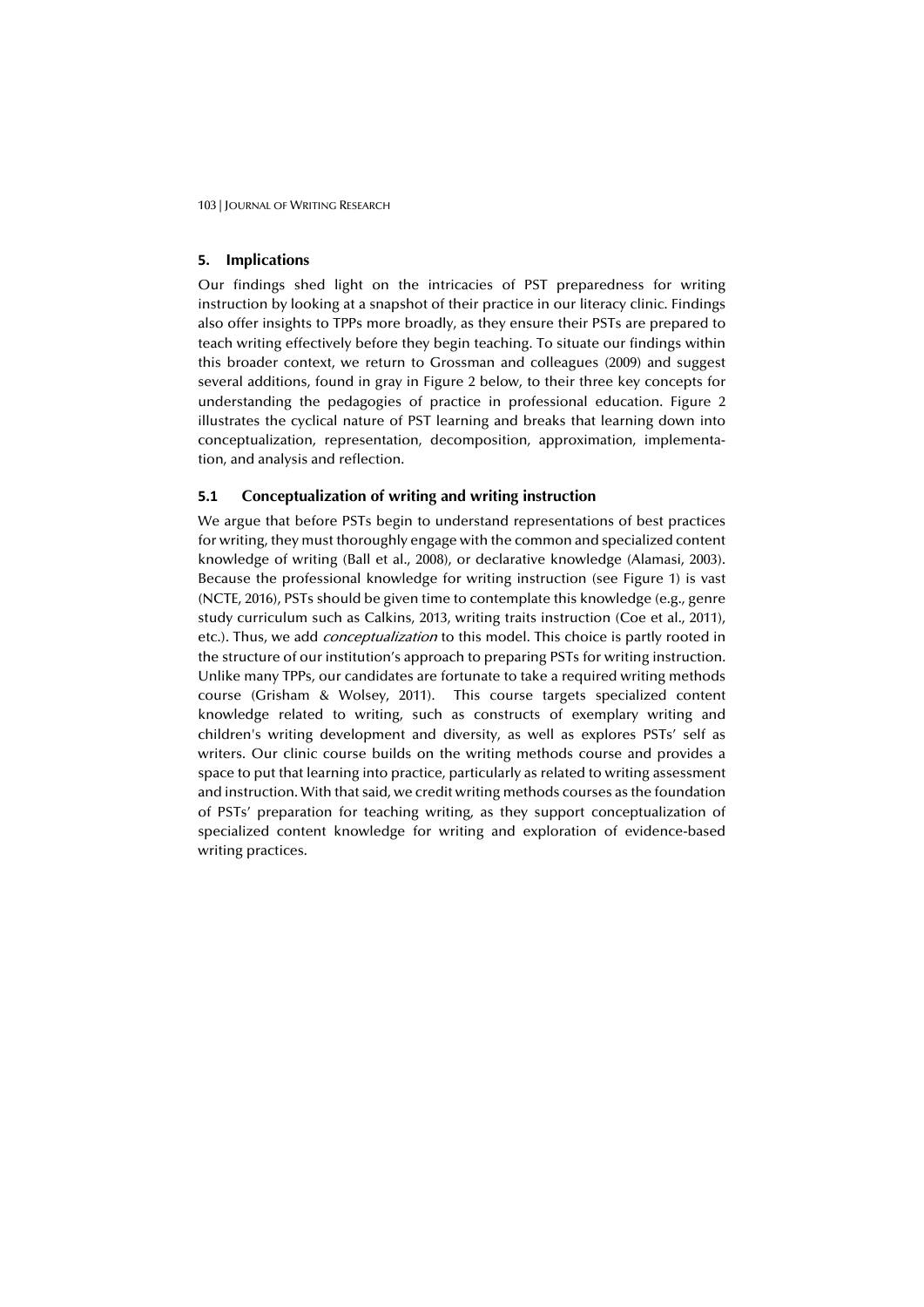

CARTER ET AL. ▪ PRESERVICE TEACHERS' WRITING PREPAREDNESS | 104

Figure 2: Pedagogies of practice for writing instruction model

# **5.2 Representation, decomposition, and approximation of writing instruction**

Representation, decomposition, and approximation of specific writing practices are helpful (Paulick et al., 2019) before PSTs implement writing lessons with K-12 students. During these stages, PSTs begin to grapple with procedural knowledge (Alamasi, 2003) of writing instruction. As TPPs consider these key steps in PST learning, we should contemplate how PSTs might experience: 1. exploring related research and theory; 2. modeling of instructional practices with engagement in the experiential role of writers (Martin & Dismuke, 2015); 3. evaluating and decomposing examples of instructional practices (Paulick et al., 2019); 4. analyzing student writing samples using rubrics and student self-evaluation tools (Dappen et al., 2008; Demsey et al., 2009); and 5. simulating teaching moments that allow practice with in-the-moment decision making, feedback, and support (Hume, 2012). As part of these simulations, PSTs should collaborate to provide effective feedback and support students as they write based on in-the-moment decision-making (Griffith et al., 2015). Particularly decomposition and approximation offer PSTs opportunities to brainstorm and discuss how they will respond to specific student needs before they actually work with students.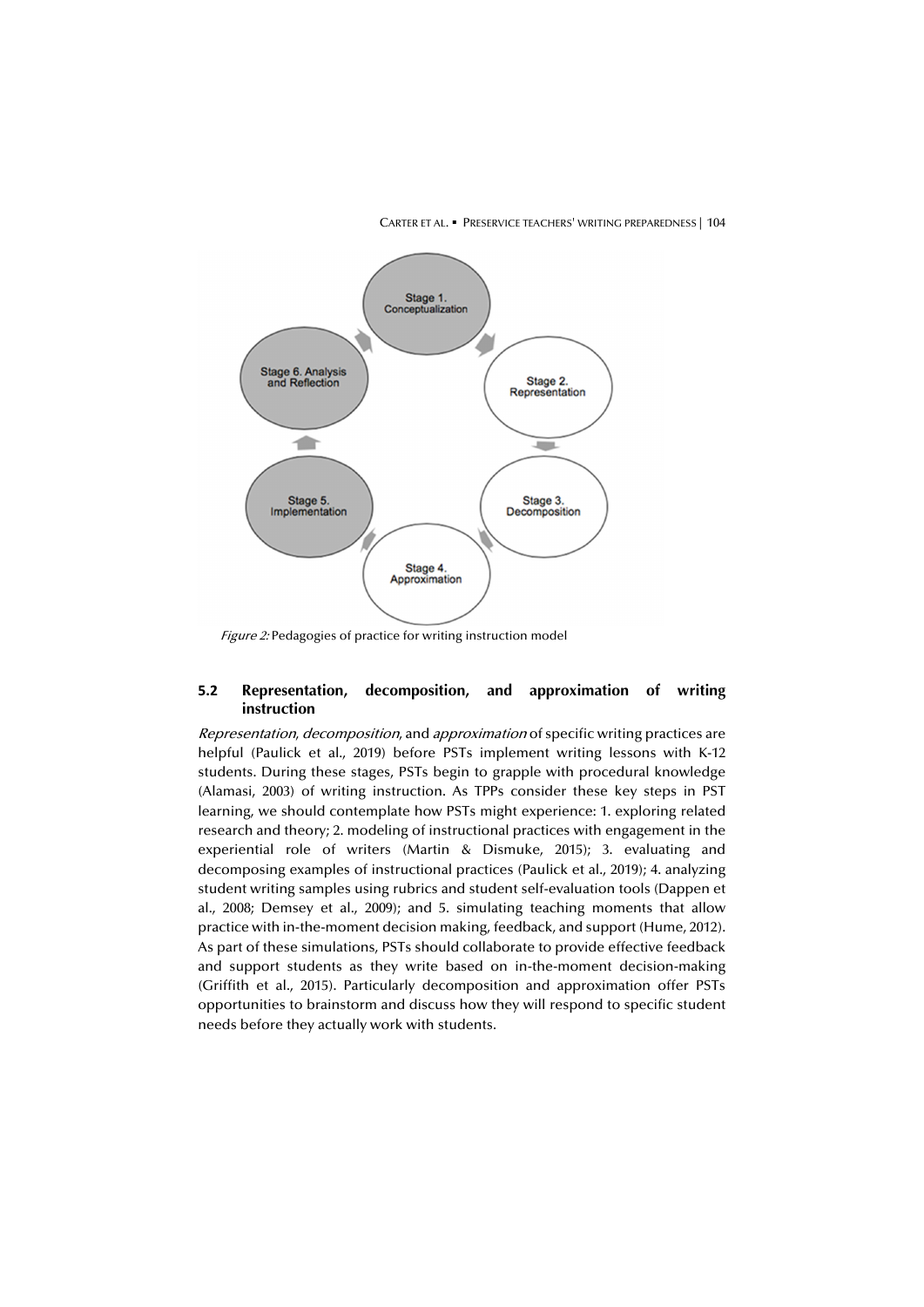# **5.3 Implementation of writing instruction**

After the first four stages in the Pedagogies of Practice for Writing Instruction Model, we also added an implementation stage. When PSTs move into the implementation stage, they should try out the specific practices from the previous stages. In other words, before a PST implements a lesson on argumentative writing structure, they should spend time conceptualizing related content, as well as engaging in representations and decompositions of that practice, and then approximating the practice in some way (See Table 1 for examples). Based on our findings, as well as research on teacher knowledge, having PSTs engage in supported implementation of writing lessons is vital. Our PSTs taught writing for 10 weeks with systematic support and feedback. Yet, they still grappled with certain aspects of writing instruction. PSTs were grappling with how to make in-themoment decisions that best served their clients. Having opportunities to implement writing lessons is the most authentic way to support PSTs as they practice being responsive to student writers. This allows PSTs to develop their conditional knowledge (Alamasi, 2003), or their understanding of the circumstances under which decisions around writing should be made based on their students' needs. We argue that approximations of practice alone would not offer the opportunities that implementation, as well as reflection and analysis do, in preparing PST to teach writing.

# **5.4 Analysis of and reflection on writing instruction**

Finally, we added an *analysis and reflection* stage. During the reflection and analysis stage, PSTs first evaluate their writing instruction to determine instructional moves that were effective by reviewing their anecdotal notes, feedback from supervisors, and instructional videos. Part of this self-evaluation should involve a close look at the success of feedback, in-the-moment-responsiveness, and the use of rubrics and student self-evaluation tools. If PSTs are teaching multiple lessons, a systematic way to reflect should also be in place. In our clinic, we have tried a progress monitoring spreadsheet. After each tutoring session, PSTs analyze their clients' progress in relation to learning targets, and they evaluate their own practice. As part of this stage, PSTs should also collaboratively assess student writing samples. This analysis should be guided by research-based rubrics (e.g., Calkins, 2015) and should involve both peer discussion and instructor feedback. Based on our findings, we added "Inquiry Groups" after each tutoring session in our clinic. During this time, PSTs meet with peers to debrief on the session and discuss problems of practice. This time is used to look at evidence of what the client can do and what they are ready to learn, as well as to determine the next instructional steps. Finally, PSTs should consider what their writing sample(s) tell them about future teaching and learning. Whether planning theoretically or planning lessons that will be taught, using data to consider lessons that build upon the student's progress is important to PSTs'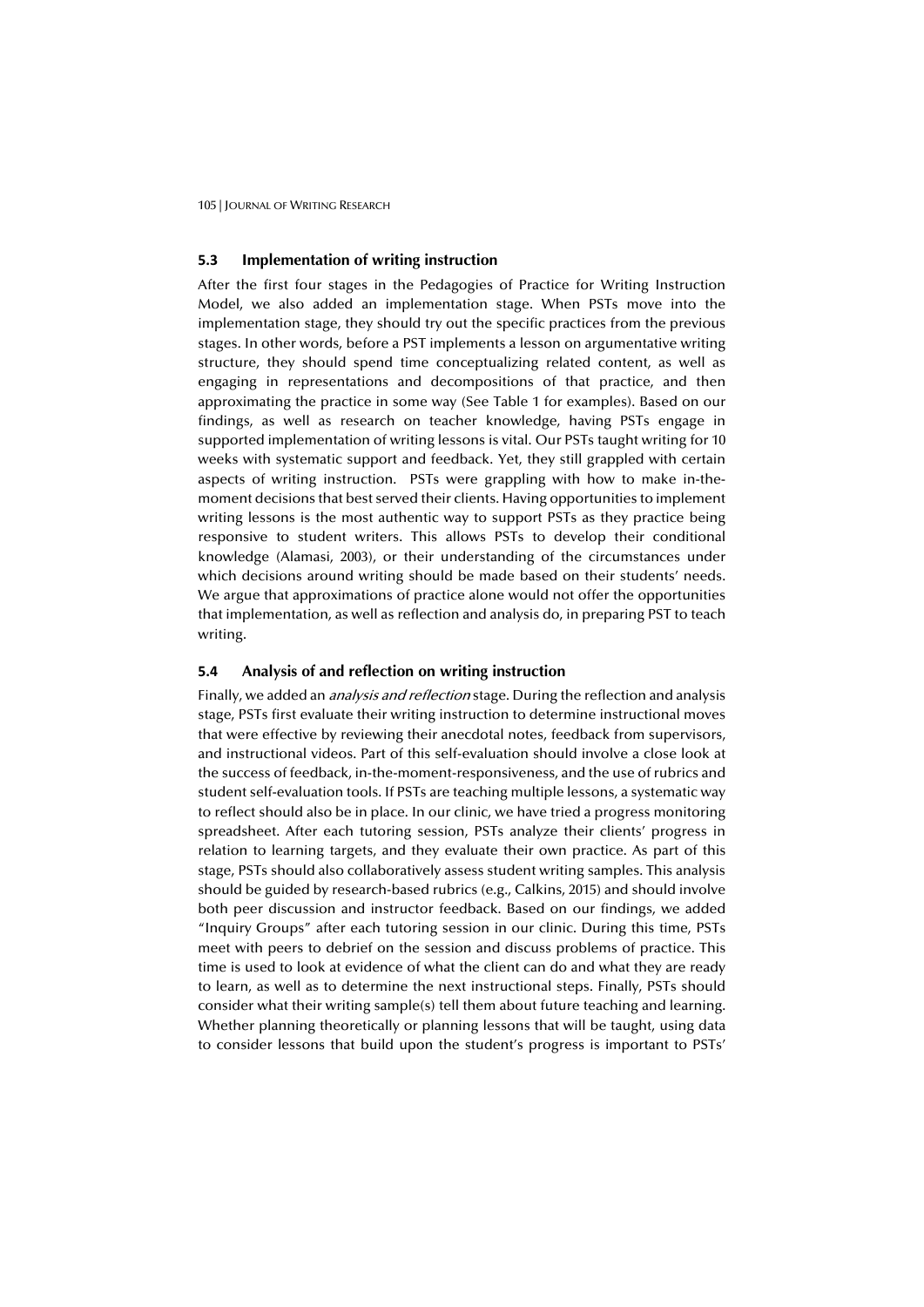understanding of both instructional planning and writing development. In sum, we perceive the suggested Pedagogies of Practice for Writing Instruction Model to be a useful tool as TPPs determine the best ways to support PSTs with writing instruction.

# **6. Conclusions**

When considering the results of this study, previous research, and the Pedagogies of Practice for Writing Instruction Model, we offer several recommendations for other university-based literacy clinics, TPPs more broadly, and future research. The proposed model, and adapted versions, can be used to inform literacy course design. We argue that giving PSTs the opportunity to engage in the six suggested stages (i.e., conceptualization, representation, deconstruction, approximation, implementation, and analysis and reflection) is likely impossible without writing methods courses and structured practical literacy experiences. Having PSTs engage in implementing, analyzing, and reflecting on writing lessons during their professional year exclusively is a disservice. Thus, the model is most powerful when considered programmatically. We encourage university administrators to examine their curriculum to ensure opportunities are available for offering courses, both methods and practice-based, devoted to preparing PSTs to teach writing. Ensuring that these courses, and related field experiences, allow PSTs to engage in the six stages of pedagogies of practice is a promising way to support PSTs with connecting theory and practice related to writing. In Figure 3, we illustrate how both methods and practice-based courses align with the six suggested stages. TPPs that offer both types of courses are more likely to provide PSTs a chance to engage in all six stages before they enter the field of teaching.

| Conceptualization                              | Representation | <b>Deconstruction</b> | Approximation | Implementation | <b>Analysis and Reflection</b> |
|------------------------------------------------|----------------|-----------------------|---------------|----------------|--------------------------------|
| <b>Writing methods courses</b>                 |                |                       |               |                |                                |
| Courses with practical experiences for writing |                |                       |               |                |                                |
| <b>Professional year</b>                       |                |                       |               |                |                                |

*Figure 3:* Possible programmatic use - Pedagogies of practice for writing instruction model.

Positive change in the K-12 context requires that TPPs closely examine how we are preparing PSTs and what knowledge PSTs are taking away from our programs, which requires further examination of PSTs' PCK. Qualitative studies examining the PCK of PST, such as the current study, are largely absent from the literature. Future research should include interviews and video recordings of writing lessons to provide a more nuanced look at how PCK for writing instruction transforms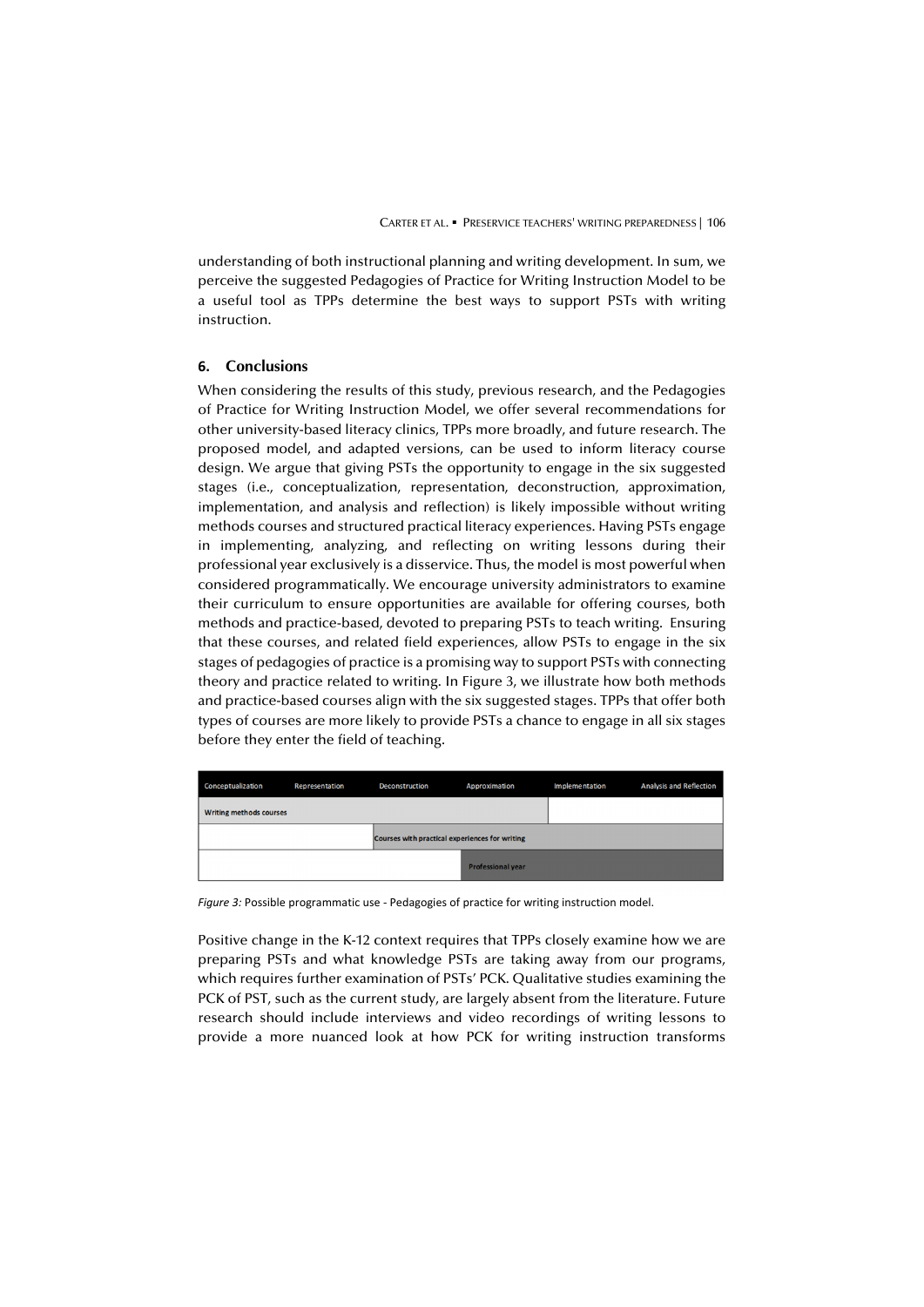throughout a semester of structured tutoring. We also hope to look at PSTs' preparedness for writing instruction across numerous universities to further identify gaps in PCK, as well as examine the longitudinal impact of clinic classes on PSTs' effectiveness as writing teachers.

To conclude, we know that PSTs and teachers across grade levels and content areas find writing instruction to be challenging (Hodges et al. , 2019; Brindle et al., 2016; Gilbert & Graham, 2010). More importantly, we know that student writing achievement is stagnant and is related to the variability of teachers' practice (Troia et al., 2011). Thus, we challenge both TPPs and researchers to continue closely examining PST preparedness for writing instruction and approaches for preparing PST for writing instruction. Improving writing in the K-12 context relies, in large part, on our PSTs leaving TPPs equipped to support student writers.

#### **References**

Almasi, J. F. (2003). Teaching strategic process in reading. The Guilford.

- Arshan, N. L., Park, C. J., & Gallagher, H. A. (2018). Impacts on students of a short-cycle implementation of the National Writing Project's College, Career, and Community Writers Program. SRI International.
- Ball, D.L., Thames, M. H., & Phelps, G. (2008). Content knowledge for teaching: What makes it special? Journal of Teacher Education, 59(5), 389-407.
	- https://doi.org/10.1177/0022487108324554
- Barnes, A. E., Zuilkowski, S. S., Mekonnen, D., & Ramos-Mattoussi, F. (2018). Improving teacher training in Ethiopia: Shifting the content and approach of pre-service teacher education. Teaching and Teacher Education, 70, 1-11. https://doi.org/10.1016/j.tate.2017.11.004
- Bear. R.D., Invernizzi M., Templeton, S., & Johnston. R. F. (2016. Words Their Way: Word Study for Phonics, Vocabulary, and Spelling Instruction (6th ed.). Pearson.
- Bickmore, D. L., Bickmore, S.T., Dowell, M. M. (2013). Initiating a writing revolution in your school. Principal Leadership, 13(5), 34-38.
- Blikstad-Balas, M., Roe, A., & Klette, K. (2018). opportunities to write: An exploration of student writing during language arts lessons in Norwegian lower secondary classrooms. Written Communication, 35(2), 119–154. https://doi.org /10.1177/0741088317751123
- Bomer, R., Land, C. L., Rubin, J. C., & Van Dike, L. M. (2019). Constructs of teaching writing in research about literacy teacher education. Journal of Literacy Research, 51(2), 196-213.http://dx.doi.org/10.1177/1086296X19833783
- Braun, V. & Clarke, V. (2006). Using thematic analysis in psychology. *Qualitative Research in* Psychology, 3(2), 77-101. http://dx.doi.org/10.1191/1478088706qp063oa
- Brindle, M., Graham, S., Harris, K. R., & Hebert, M. (2016). Third and fourth grade teachers' classroom practices in writing: A national survey. Reading and Writing, 29(5), 929- 954.http://dx.doi.org/10.1007/s11145-015-9604-x
- Brinkerhoff, R. O. (2003). The success case method: Find out quickly what's working and what's not. Berrett-Koehler.
- Calkins, L., Ehrenworth, M., & Lehman, C. (2012). Pathways to the Common Core: Accelerating achievement. Heinemann.
- Calkins, L. (2013). Units of study in opinion, information, and narrative writing. FirstHand.
- Calkins, L. (2015). Writing Pathways: Performance assessments and learning progressions, Grades K–8. Heinemann.
- Carter, H., & Townsend, D. R. (2022). A rationale for integrating writing into secondary content area classrooms: Perspectives from teachers who experience the benefits of integrating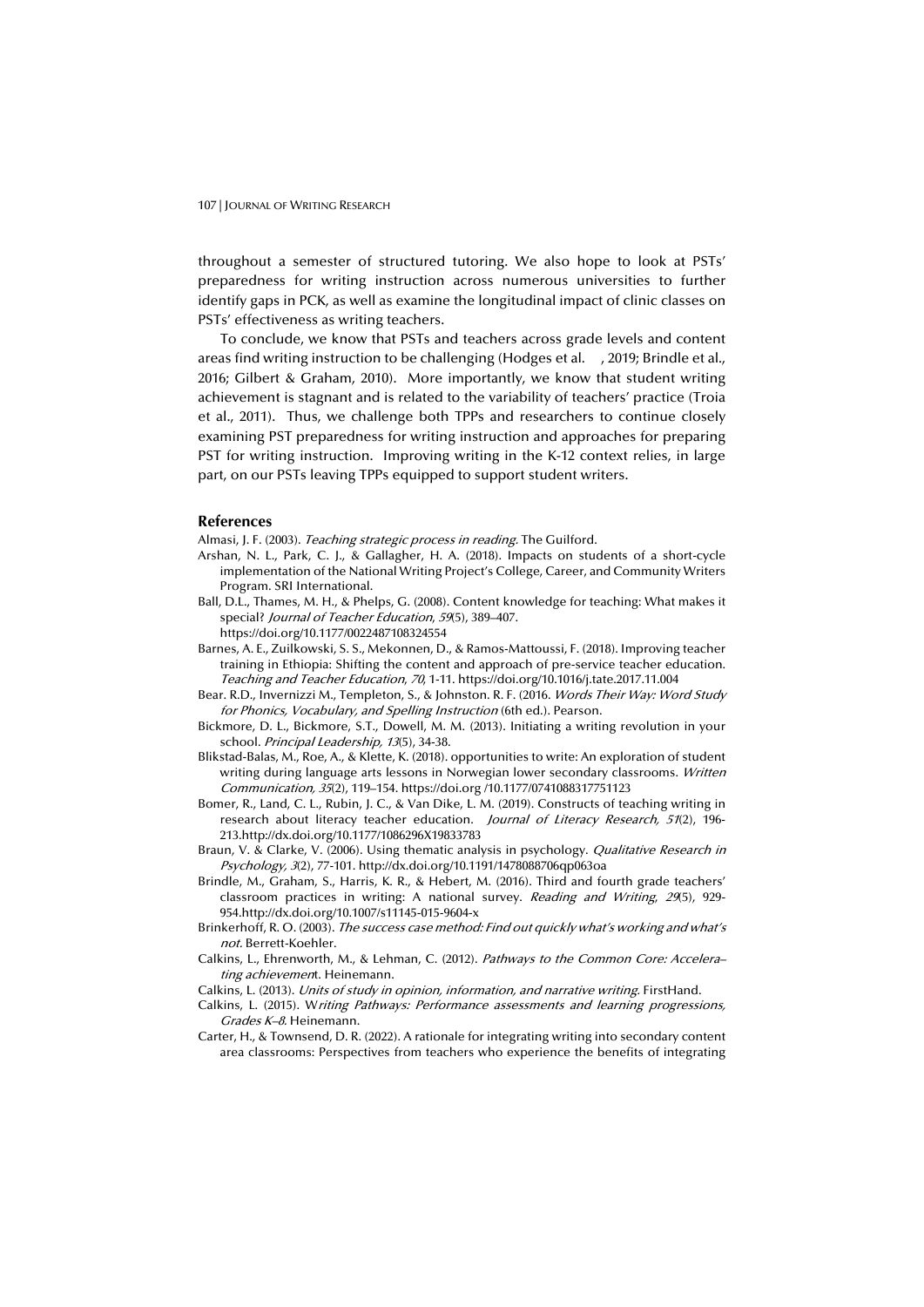writing frequently. *Journal of Writing Research, 13*(3), 329-365. https://doi.org/10.17239/jowr-2022.13.03.01

- CAST. (2018). Universal Design for Learning Guidelines version 2.2. http://udlguidelines.cast.org
- Clay, M. M. (2003). Child development. In J. Flood, D. Lapp, J. R. Squire, & J. M. Jensen (Eds.), Handbook of research on writing (pp. 46-52). Lawrence Erlbaum.
- Colby, S. A., & Stapleton, J. N. (2006). Preservice teachers teach writing: Implications for teacher educators. Literacy Research and Instruction, 45(4), 353-376.
- Coe, M., Hanita, M., Nishioka, V., & Smiley, R. (2011). An Investigation of the Impact of the 6+ 1 Trait Writing Model on Grade 5 Student Writing Achievement. Final Report. NCEE 2012- 4010. National Center for Education Evaluation and Regional Assistance.
- Collet, V. (2013). The gradual increase of responsibility model: Mentoring for improved intervention. In E. Orteib & E. H. Cheek (Eds.), Advanced literacy practices: From the clinic to the classroom (pp. 327-351). Psychology. http://dx.doi.org/10.1108/S2048- 0458(2013)0000002019
- Collier, S., Foley, B., Moguel, D., & Barnard, I. (2013). Write for your life: Developing digital literacies and writing pedagogy in teacher education. Contemporary Issues in Technology and Teacher Education, 13(3), 262-284.
- Crabtree, B. & Miller, W. (1992). Doing qualitative research. Sage Publications. http://dx.doi.org/10.1097/00006199-199507000-00011
- Cutler, L., & Graham, S. (2008). Primary grade writing instruction: A national survey. Journal of Educational Psychology, 100, 907 - 919. http://dx.doi.org/10.1037/a0012656
- Dappen, L., Isernhagen, J., & Anderson, S. (2008). A statewide writing assessment model: Student proficiency and future implications. Assessing writing, 13(1), 45-60. http://dx.doi.org/10.1016/j.asw.2008.04.001
- DeGraff, T. L., Schmidt, C. M., & Waddell, J. H. (2015). Field-based teacher education in literacy: preparing teachers in real classroom contexts. Teaching Education, 26(4), 366-382. https://doi.org/10.1080/10476210.2015.1034677
- Dempsey, M. S., PytlikZillig, L. M., & Bruning, R. H. (2009). Helping preservice teachers learn to assess writing: Practice and feedback in a web-based environment. Assessing writing, <sup>14</sup>(1), 38-61. http://dx.doi.org/10.1016/j.asw.2008.12.003
- Dix, S. & Cawkwell, G. (2011). The influence of peer group response: Building a teacher and student expertise in the writing classroom. English Teaching: Practice and Critique, 10(4), 41-57.
- Dunston, P. J. (2007). Instructional practices, struggling readers, and a university-based reading clinic. Journal of Adolescent & Adult Literacy, 50(5), 328–336. http://dx.doi.org/10.1598/JAAL.50.5.1
- Ferris, D. (2007). Preparing teachers to respond to student writing. Journal of Second Language Writing, 16(3), 165-193. http://dx.doi.org/10.1016/j.jslw.2007.07.003
- Flores-Ferrés, M., van Weijen, D., & Rijlaarsdam, G. (2020). Teachers' writing practices and contextual features in grades 7-12 of Chilean public schools. Journal of Writing Research, 12(2), 365-417. https://doi.org/10.17239/jowr-2020.12.02.03
- Fry, S. W., & Griffin, S. (2010). Fourth graders as models for teachers: teaching and learning 6+ 1 trait writing as a collaborative experience. Literacy research and Instruction, 49(4), 283- 298. http://dx.doi.org/10.1080/19388070903117955
- Gadd, M., & Parr, J. M. (2017). Practices of effective writing teachers. Reading and Writing, 30(7), 1551-1574. https://doi.org /10.1007/s11145-017-9737-1
- Gallavan, N. P., Bowles, F. A., & Young, C. T. (2007). Learning to write and writing to learn: Insights from teacher candidates. Action in Teacher Education, 29(2), 61-69. http://dx.doi.org/10.1080/01626620.2007.10463449
- Gelfuso, A. (2017). Facilitating the development of preservice teachers' pedagogical content knowledge of literacy and agentic identities: Examining a teacher educator's intentional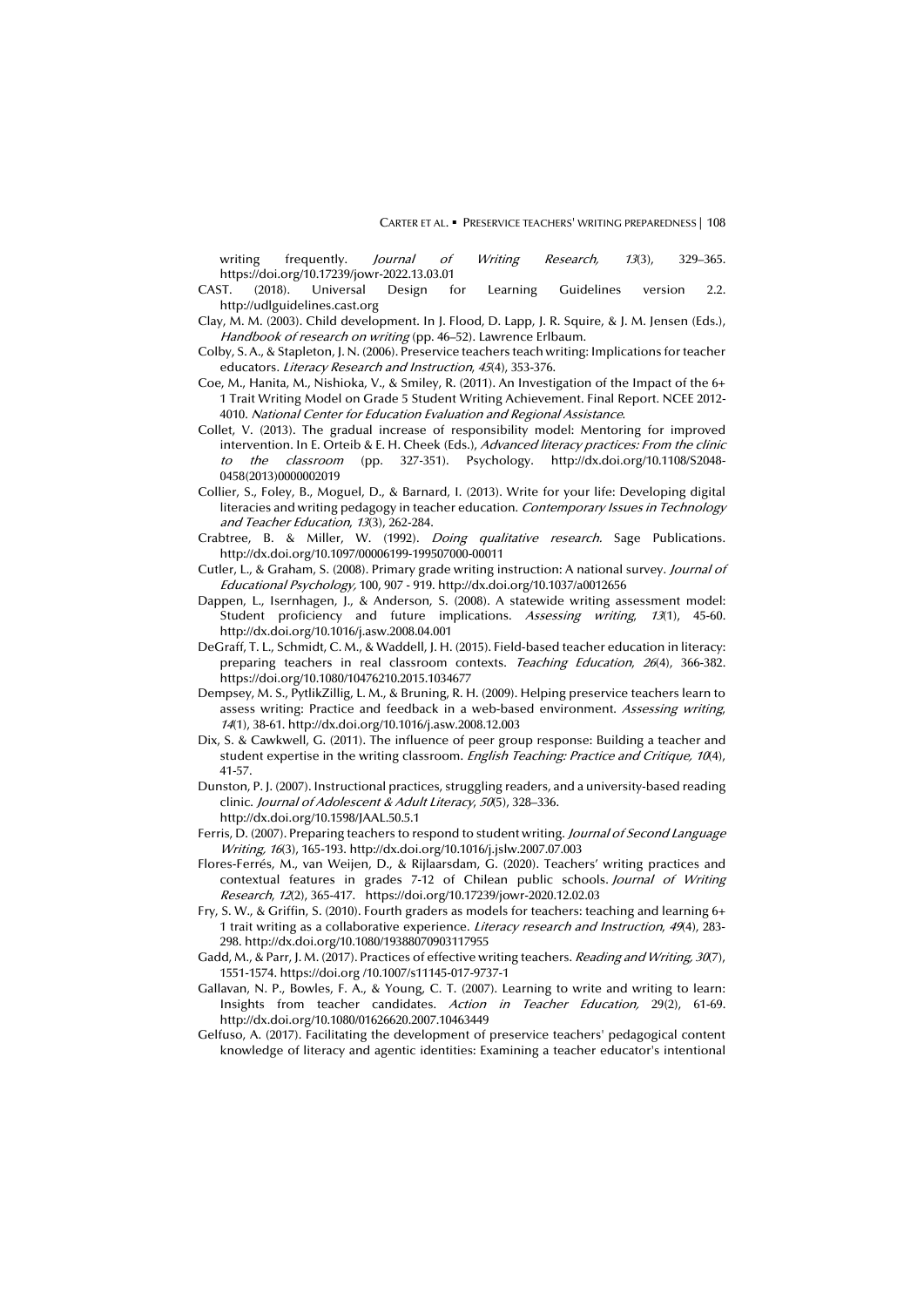language choices during video-mediated reflection. Teaching and Teacher Education, 66, 33-46. http://dx.doi.org/10.1016/j.tate.2017.03.012

- Gibson, S. A. (2007). Preservice teachers' knowledge of instructional scaffolding for writing instruction. Mid-Western Educational Researcher, 20(2) 9-15.
- Gilbert, J., & Graham, S. (2010). Teaching writing to elementary students in grades 4–6: A national survey. The Elementary School Journal, 110(4), 494-518. http://dx.doi.org/10.1086/651193
- Graham, S., & Sandmel, K. (2011). The process writing approach: A meta-analysis. The Journal of Educational Research, 104(6), 396-407. http://dx.doi.org/10.1080/00220671.2010.488703
- Griffith, R., Bauml, M., & Barksdale, B. (2015) In-the-moment teaching decisions in primary grade reading: The role of context and teacher knowledge. Journal of Research in Childhood Education, 29(4), 444-457. http://dx.doi.org/10.1080/02568543.2015.1073202
- Grisham, D. L., & Wolsey, T. D. (2011). Writing instruction for teacher candidates: Strengthening a weak curricular area. Literacy Research and Instruction, 50(4), 348-364. http://dx.doi.org/10.1080/19388071.2010.532581
- Grossman, P. L., Valencia, S. W., Evans, K., Thompson, C., Martin, S., & Place, N. (2000). Transitions into teaching: Learning to teach writing in teacher education and beyond. Journal of Literacy Research, 32(4), 631-662. http://dx.doi.org/10.1080/10862960009548098
- Grossman, P., Compton, C., Igra, D., Ronfeldt, M., Shahan, E., & Williamson, P. (2009). Teaching practice: A cross-professional perspective. Teachers College Record, 111(9), 2055-2100. https://doi.org/10.1177/016146810911100905
- Hall, A. H. (2016). Examining shifts in preservice teachers' beliefs and attitudes toward writing instruction. Journal of Early Childhood Teacher Education, 37(2), 142-156. http://dx.doi.org/10.1080/10901027.2016.1165761
- Hawkins, L. K., Martin, N. M., & Cooper, J. (2019). Preparing elementary writing teachers: An inquiry-driven, field-based approach to instruction. Teaching/Writing: The Journal of Writing Teacher Education, 6(1), 132-160.
- Hill, H. C., Ball, D. L., & Schilling, S. G. (2008). Unpacking pedagogical content knowledge: Conceptualizing and measuring teachers' topic-specific knowledge of students. Journal for Research in Mathematics Education, 39, 372-400.
- Hillocks, G. (2006). Middle and high school composition. In P. Smagorinsky (Ed.), Research on composition: Multiple perspectives on two decades of change (pp.48-77). Teachers College Press.
- Hodges, T. S., Wright, K. L., & McTigue, E. (2019). What do middle grades preservice teachers
- believe about writing and writing instruction?. RMLE Online, 42(2), 1-15. https://doi.org/10.1080/19404476.2019.1565508
- Hoffman, J. V., Svrcek, N., Lammert, C., Daly-Lesch, A., Steinitz, E., Greeter, E., & DeJulio, S. (2019). A research review of literacy tutoring and mentoring in initial teacher preparation: Toward practices that can transform teaching. Journal of Literacy Research, 51(2), 233–251. http://dx.doi.org/10.1177/1086296X19833292
- Hsiang, T. P., & Graham, S. (2016). Teaching writing in grades 4–6 in urban schools in the Greater China Region. Reading and Writing, 29(5), 869-902. http://dx.doi.org/10.1007/ s11145-015-9597-5
- Hume, A. C. (2012). Primary connections: Simulating the classroom in initial teacher education. Research in Science Education, 42(3), 551–565. http://dx.doi.org/10.1007/s11165-011-9210-0
- Jahin, J. H. (2012). The effect of peer reviewing on writing apprehension and essay writing ability of prospective EFL teachers. Australian Journal of Teacher Education, 37(11), 60-84. http://dx.doi.org/10.14221/ajte.2012v37n11.3
- Kiuhara, S. A., Graham, S., & Hawken, L. S. (2009). Teaching writing to high school students: A national survey. Journal of Educational Psychology, 101(1), 136-160. http://dx.doi.org/10.1037/a0013097
- Leslie, L. & Caldwell, J. (2011). *Qualitative Reading Inventory 5*. Pearson/Allyn & Bacon.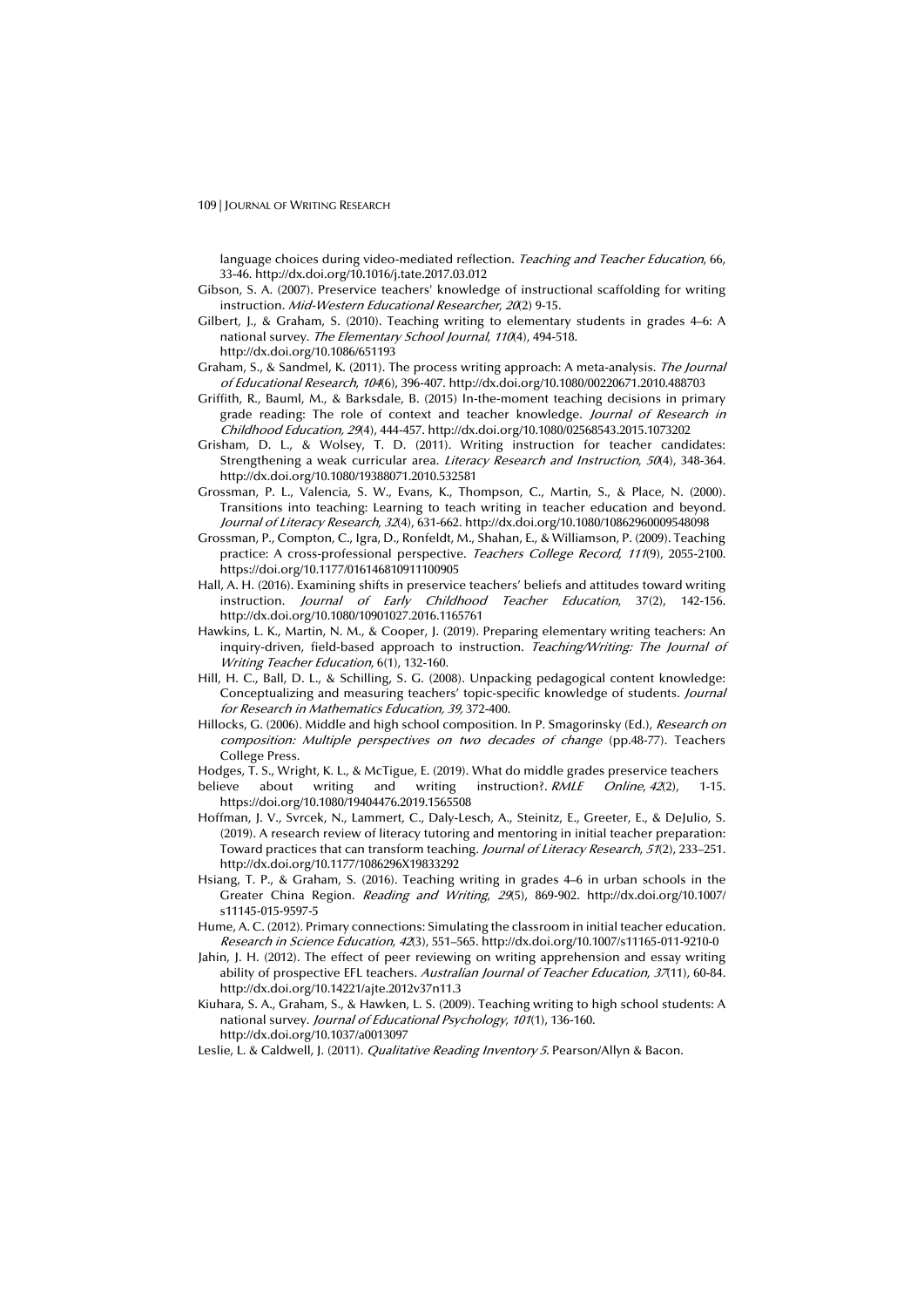- Martin, S. D., & Dismuke, S. (2015). Teacher candidates' perceptions of their learning and engagement in a writing methods course. Teaching and Teacher Education, 46, 104-114. http://dx.doi.org/10.1016/j.tate.2014.11.002
- McCarthey, S. J., & Mkhize, D. (2013). Teachers' orientations towards writing. Journal of Writing Research, 5(1)1-33. https://doi.org/10.17239/jowr-2013.05.01.1
- McCutchen, D., Abbott, R. D., Green, L. B., Beretvas, S., Cox, S., Potter, N.S.,Quiroga, T. & Gray, A. L. (2002). Beginning literacy: Links among teacher knowledge, teacher practice, and student learning. Journal of Learning Disabilities, 35, 69-86. http://dx.doi.org/10.1177/002221940203500106
- McGrath, K. & Erwin, R. (2015). University-based literacy center: Benefits for the college and the community. AILACTE Journal, 12(1), 93-117.
- Merriam, S. B. (2009). Qualitative research: A guide to design and implementation (2nd ed.). Jossey-Bass.
- Miles, M.B. & Huberman, A.M. (1994). Qualitative data analysis (2nd ed.). Sage Publications.
- Morgan, D., & Pytash, K. (2014). Preparing preservice teachers to become teachers of writing: A 20-Year review of the research literature. English Education, <sup>47</sup>(1), 6-37.
- Morgan, D. N., Zimmerman, B. S., Kidder-Brown, M. K., & Dunn, K. (2011). From writing methods to student teaching: Vision development and the implementation of conceptual and practical tools by preservice teachers. 60th literacy research association yearbook, 100-112.
- Morris, D. (1999). The role of clinical training in the teaching of reading. In D. Evensen & P. Mosenthal (Eds.), Advances in reading/language research: Reconsidering the role of the reading clinic in a new age of literacy (pp. 69-100). JAI Press.
- Morrison, A. D., & Luttenegger, K. C. (2015). Measuring pedagogical content knowledge using multiple points of data. The Qualitative Report, 20(6), 804-816. https://doi.org/10.46743/2160-3715/2015.2155
- Myers, J., Scales, R. Q., Grisham, D. L., Wolsey, T. D., Dismuke, S., Smetana, L., & Martin, S. (2016). A national exploratory study of writing instruction in teacher preparation programs. Literacy Research and Instruction, 55(4), 309-330. http://dx.doi.org/10.1080/19388071. 2016.1198442
- National Commission on Writing In America's Families, Schools, and Colleges. (2003). The neglected "R": The need for writing revolution. The College Board. https://archive. nwp.org/cs/public/download/nwp\_file/21478/the-neglected-r-college-board-nwpreport.pdf?x-r=pcfile\_dNational Council of Teachers of English (NCTE). (2016). Professional knowledge for the teaching of writing. https://ncte.org/statement/teaching-
- writing/print/" https://ncte.org/statement/teaching-writing/print/ National Writing Project & Nagin, C. (2003). Because writing matters: Improving student writing in our schools (1st ed.). Jossey-Bass.
- Nilssen, V., & Solheim, R. (2015). 'I see what I see from the theory I have read.' Student teachers learning through theory in practice. Journal of Education for Teaching, 41(4), 404–416. https://doi-org.libproxy.boisestate.edu/10.1080/02607476.2015.1080423
- Norman, K. A., & Spencer, B. H. (2005). Our lives as writers: Examining preservice teachers' experiences and beliefs about the nature of writing and writing instruction. *Teacher* Education Quarterly, 32(1), 25-40.
- Palinkas, L. A., Horwitz, S. M., Green, C. A., Wisdom, J. P., Duan, N., & Hoagwood, K. (2015). Purposeful sampling for qualitative data collection and analysis in mixed method implementation research. Administration and Policy in Mental Health, 42(5), 533-544. doi:10.1007/s10488-013-0528-y.
- Patton, Michael Q. (2002) Qualitative research & evaluation methods (3rd ed.). Sage.
- Parr, J. M., & Jesson, R. (2016). Mapping the landscape of writing instruction in New Zealand primary school classrooms. Reading and Writing: An Interdisciplinary Journal, 29(5), 981– 1011. https://doi.org/10.1007/s11145-015-9589-5